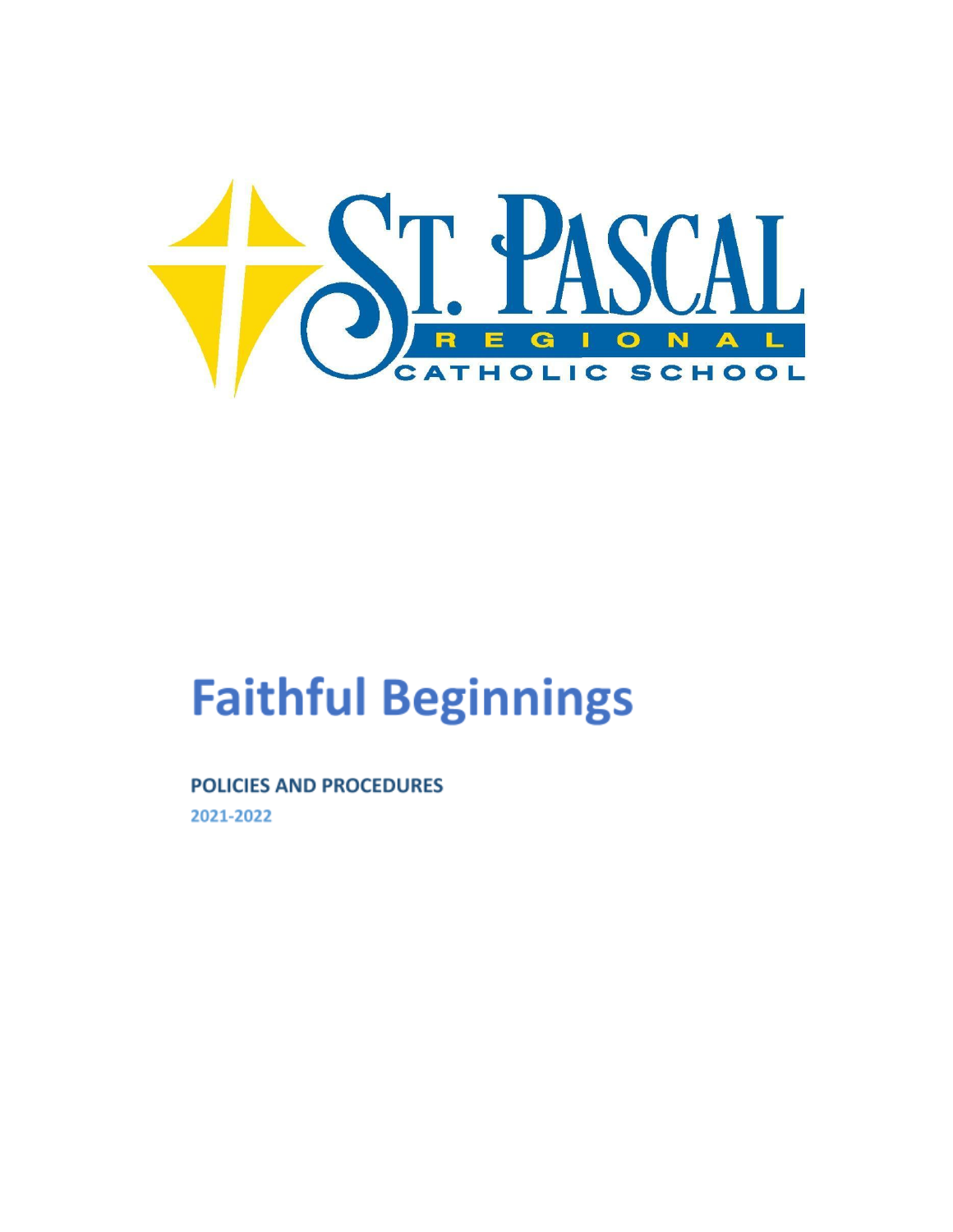## **WELCOME TO FAITHFUL BEGINNINGS AT ST. PASCAL REGIONAL CATHOLIC SCHOOL**

We are happy to have your child with us! We look forward to watching your child grow and develop. Family is important to us; we will work to provide both you and your child with a rewarding, well-rounded experience.

Good communication between parents and staff is essential. This handbook is a key part of our communication. Please read it carefully. We may, from time to time, need to change policies. We will let you know in advance of a policy change. Please keep us informed of your needs, concerns, questions and comments. You are important to us!

## **OUR MISSION**

Our family-friendly atmosphere provides flexible, high-quality care and cognitive-based learning opportunities. We are an intentional leader and develop the program around quality, safety and utilizing best-practice methods. These ideals nurture and develop your child's social, emotional, physical, cognitive, and spiritual development, and inspire life-long learning.

Our goal is to support children and their ever-developing autonomy. We will encourage children to make sensible choices, use their developing coordination and intelligence to achieve tasks, problem solve and encourage them to add to their skill set. We will demonstrate, provide picture cues, encouragement and predictable routines and thoughtful guidance.

## **GENERAL INFORMATION**

Faithful Beginnings at St. Pascal Regional Catholic School is a non-profit childcare center licensed by the Minnesota Department of Human Services. Faithful Beginnings at St. Pascal Regional Catholic School will attempt to fulfill the needs of the Early Learning Center (age 33 months to the first day of kindergarten) through qualified teachers' planned curriculum. Our staff includes a director, teachers, experienced aides, teacher's aides.. It is the policy and commitment of Faithful Beginnings at St. Pascal Regional Catholic School not to discriminate on the basis of race, age, color, sex, national origin, physical or mental disability, or religion.

Faithful Beginnings at St. Pascal Regional Catholic School is in compliance with the general liability insurance required by the Department of Human Services: (651) 431-6500. Accident insurance is the parents' responsibility.

| <b>Mailing Address:</b>   | Faithful Beginnings at St. Pascal Regional Catholic School |
|---------------------------|------------------------------------------------------------|
|                           | 1757 Conway Street                                         |
|                           | St. Paul, Minnesota 55106                                  |
| <b>Program Operation:</b> | 7:40 AM-11:45 AM Half Day and 7:40 AM-2:30 PM Full Day     |
| Telephone Number:         | 651-776-0092                                               |
| Director:                 | Nance Lyons nlyons@stpascalschool.org 651 776-0092 #210    |
| Principal:                | Inna Collier Paske icollierpaske@stpascalschool.org        |
| Website:                  | www.stpascalschool.org                                     |
| License Information:      | We are licensed to serve a capacity of 76 children.        |

**Childcare programs include the following:** Full Day and Half Day Early Learning Center.

**Programs include:** Preschool and Pre-Kindergarten.

**Prerequisite:** Children must be toilet trained, 33 months old, and have all appropriate paperwork completed and on file. Children are accepted after they are toilet trained. The center does not diaper students. For children who are unable to use the toilet consistently, we will make sure that staff assists children when changing into clean dry clothes in a bathroom. Soiled clothing will be immediately placed in a plastic bag and sent home that day for laundering.

**Facility parking:** Safety of all children on our campus is paramount. Please observe the following: enter the north side of the parking lot. The parking lot is closed daily from 11:00 AM-12:30 PM for the school children to have recess. If you need to leave the parking area between 11:00 AM-12:30 PM, please park along the corridor by the gym or by the preschool and pre k playground. The parking lot will not be available to drive through during these hours. On occasion, you will notice that the cones will be moved further to the north side of the parking lot, to allow funeral patrons to park and the children to play.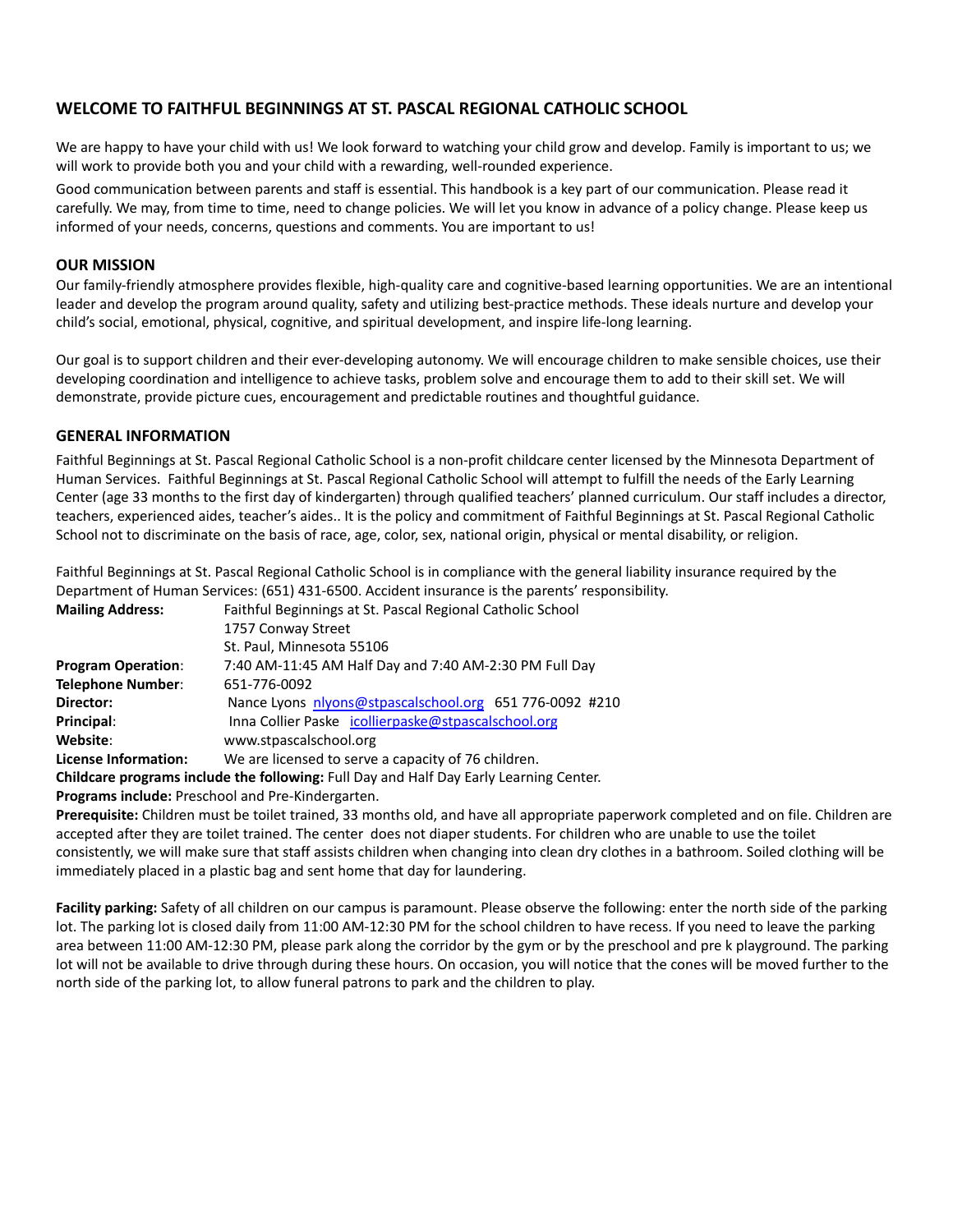#### **Arrival and Departure**

No one may enter the Center before 7:30 AM. In accordance with our Covid 19 procedures, parents may come in to the door #5 lobby where you will sign your child in and drop them off with their teacher. Please wear a mask when you are in the building. If you are dropping off after 7:40 please take your child to door #2 and sign them in and someone will escort them to their classroom. You may come in to the door #5 lobby at 2:30 to pick up your child. Please sign them out before taking them home. Please wear a mask when you are in the building. If your child is still here after 2:40, they will go to the extended day room and you will be charged the daily rate.

#### **Faithful Beginnings**

Faithful Beginnings early learning programs are faith based and focus on teaching the whole child. Children are taught to treat each other with love and respect. Faithful Beginnings at St Pascal Regional Catholic School is an entity of the Catholic church and welcomes all faiths and congregations. We celebrate Jesus and the religious holidays associated with Him. We say the Faithful Beginnings prayer each morning and pray before all meals and snacks. We celebrate Advent and observe Lenten traditions. Our daily curriculum will be reflective of the desire from the families that we serve and will include Christian, faith-based learning opportunities.

#### **EDUCATION METHODS/STATEMENT OF PHILOSOPHY**

Faithful Beginnings at St. Pascal's Regional Catholic, we believe that children learn through play and relevant education opportunities. We use creative curriculum that reflects a balance of education practices including organized activities and open-ended play opportunities. Our curriculum is also based on the MN Early Indicator of Progress. Child-initiated and teacher-planned early childhood education experiences intertwine each and every day. Our curriculum is individualized, adapted and modified as necessary. We use research-based practices like multi-sensory education (hands-on learning!) and individualized instruction. Essentially, our teachers know what to teach, how to teach it and why it is being taught. These practices make it possible for your child to have an experience that is tailor-made just for them.

#### **ADMISSION POLICY**

- Complete the on-line application and submit the registration fee. This is a non-refundable fee unless your child is placed on the waiting list. Should you wish to hold your position on the waiting list, we will hold your registration fee. Should you wish to forfeit your place on the waiting list, we will refund your registration upon request.
- Once the application has been accepted and a spot becomes available, the following forms will be provided: Registration form (which includes general permission slips), Allergy/Intolerances Form, Getting to Know Your Child and Family, Handbook receipt, and the Health Record Information as listed below.

#### **Health Record Information:**

*Health Care Summary (form):* The Health Care Summary is due within 30 days of the child's first day in attendance. It must be signed by the child's source of medical care. One Health Care Summary is sufficient for as many years as your child is enrolled at St. Pascal's Childhood Learning Center.

*Immunization Record (form):* Is required on the first day of your child's attendance. From time to time there may be unvaccinated children in the program. However, for the safety of all of our children, WE DO NOT ALLOW CONSCIENTIOUS EXEMPTION (only for documented medical reason).

Please update this form when new immunizations are administered.

*Overdue Health Services*: When a child is overdue for any routine health services, parents must provide evidence of an appointment for those services before the child's entry into Faithful Beginnings at St. Pascal's Regional Catholic School and as a condition of remaining enrolled.

*Under-immunized children*: If a child is under-immunized because of a documented medical reason and a vaccine-preventable disease occurs, the child will be excluded promptly.

*Updates and Re-examination*: Families are responsible for keeping health information and all other information accurate. Please provide additional health updates for screenings/test that have been deemed abnormal.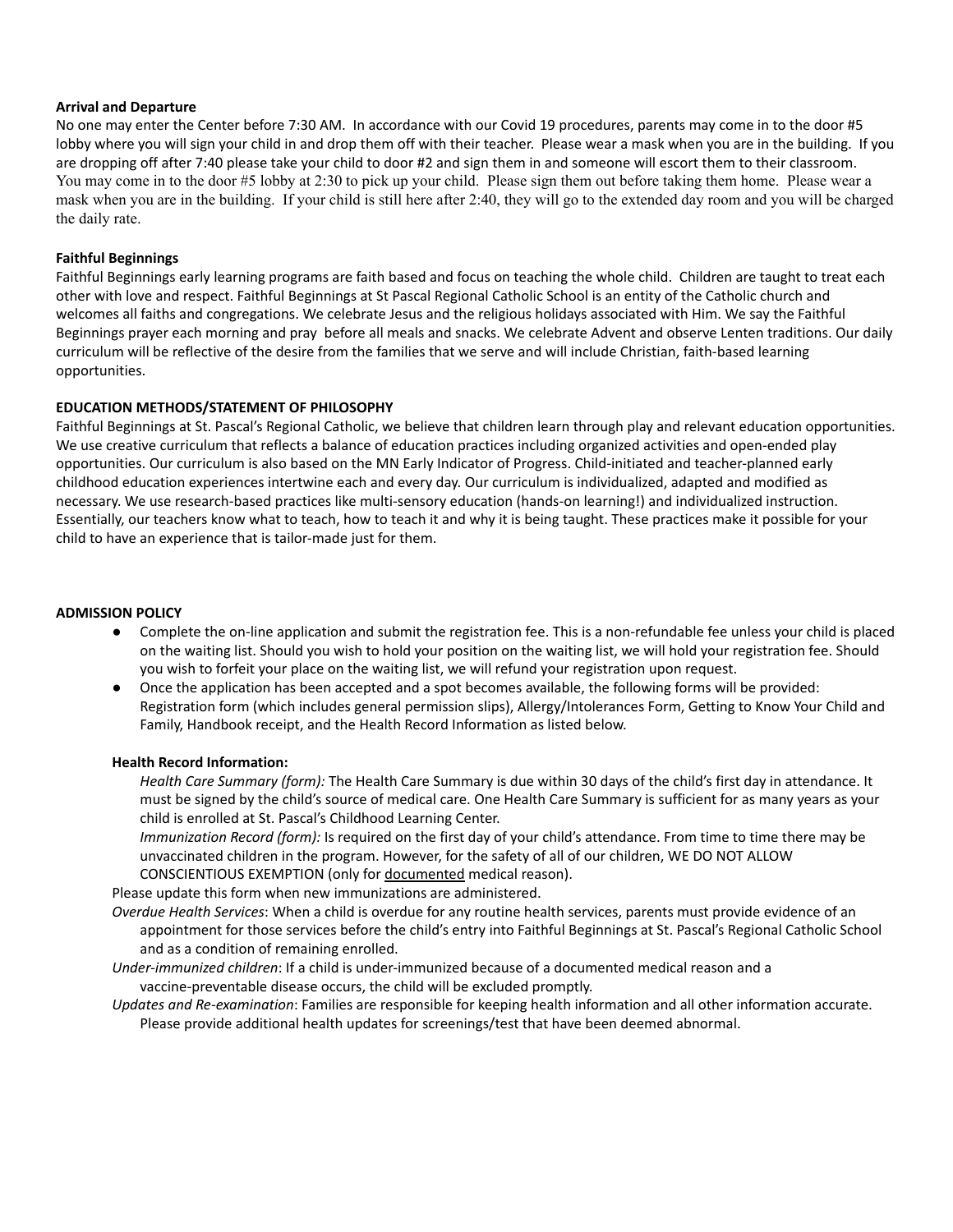- Faithful Beginnings at St. Pascal's Regional Catholic School follows the recommendations for routine screening tests and immunizations according to the schedule recommended, published in print, and posted on the Websites of the American Academy of Pediatrics, the Centers for Disease Control of the Unites States Public Health Service and the Academy of Family practice.
- *Health Consultation Services*: Faithful Beginnings at St. Pascal's Regional Catholic School contracts with Health Consultants for Child Care, 1210 Morning View Drive, Mounds, MN 555346, (952) 472-3915. The health consultant reviews the health policies and practices annually and certifies that they are adequate to protect the health of children in our care. A copy of the consultant findings is kept in the director's office.

#### **TUITION PRACTICES**

A non-refundable application fee is required at the time of registration per family per school year. A non-refundable re-enrollment fee per family is due yearly. Tuition rates will typically be amended at the beginning of the school year. The new rates are published in the early spring. Parents are encouraged to review these rates to obtain the best rate possible.

#### **Enrollment Priority.**

If there are more applications than positions available, remaining positions will be determined by 1) Date the application was received, followed by 2) A lottery system if necessary, which will also determine the waiting list. Open enrollment begins in January each year.

**Tuition fees for all programs** are to be paid via a tuition management program. You will receive information in the mail about how to set up your tuition via our tuition management company. Each family is responsible for the yearly tuition regardless of their child's attendance. Full tuition will be paid even if child is absent.

**Delinquent Accounts:** Accounts must be current in order to register for the coming school year. St. Pascal's reserves the right to apply a finance charge of up to 1.5% per month on the delinquent balance for accounts more than 60 days in arrears.

**Tuition Refunds:** In the unfortunate event a student leaves our school for any reason, the tuition obligation will be reduced as follows: A student who attends any part of a month shall receive no reduction in tuition obligation for that month but shall receive a full reduction of obligation for all un-attended months. All fees must be current before any overpayment, if applicable, can be refunded.

#### **CLOSINGS:**

**Tuition** remains the same throughout the year, even when Faithful Beginnings at St. Pascal's Regional Catholic School is closed for a holiday, inclement weather or any other reason. Tuition remains the same to assure that we can provide the highest quality of service. It is essential that the financial status of the center remains stable. Only when our financial status is stable can we afford to pay our teachers the living wage that they deserve. Our teaching staff is highly trained. They participate in continuing education classes yearly and are given adequate support and preparation time. Your child's teacher is prepared to give your child the best care and academic opportunities possible. Our support staff is also trained in education and health and safety. All of our full time staff is offered benefits, vacation time, and ample compensation.

**Weather Closings:** Faithful Beginnings at St. Pascal's Regional Catholic School will follow St. Paul Public Schools and St. Pascal's Regional Catholic School K-8 school in decisions regarding closing for weather. Notices of St. Pascal's closings for inclement weather conditions or any other reason will be broadcast over WCCO, KSTP, Fox9, and KARE11 TV, channel 4 and online. If St. Pascal's Regional School is closed then the Early Learning Center is included in that. If we close due to weather, water main breaks, power outage or anything else we deem unsafe for teachers and children to be present at school or travel to get there, no make-up days will be offered. Tuition for the day remains the same. No refunds will be offered.

**Agency Assistance:** This section pertains to families receiving tuition assistance from an agency. Fees for services will be billed the same for families using an agency or not using an agency. Additional fees not covered by the agency will be billed directly to the child's responsible party. Co-pays are due at the beginning of each month or as specified by contract with the governing agency.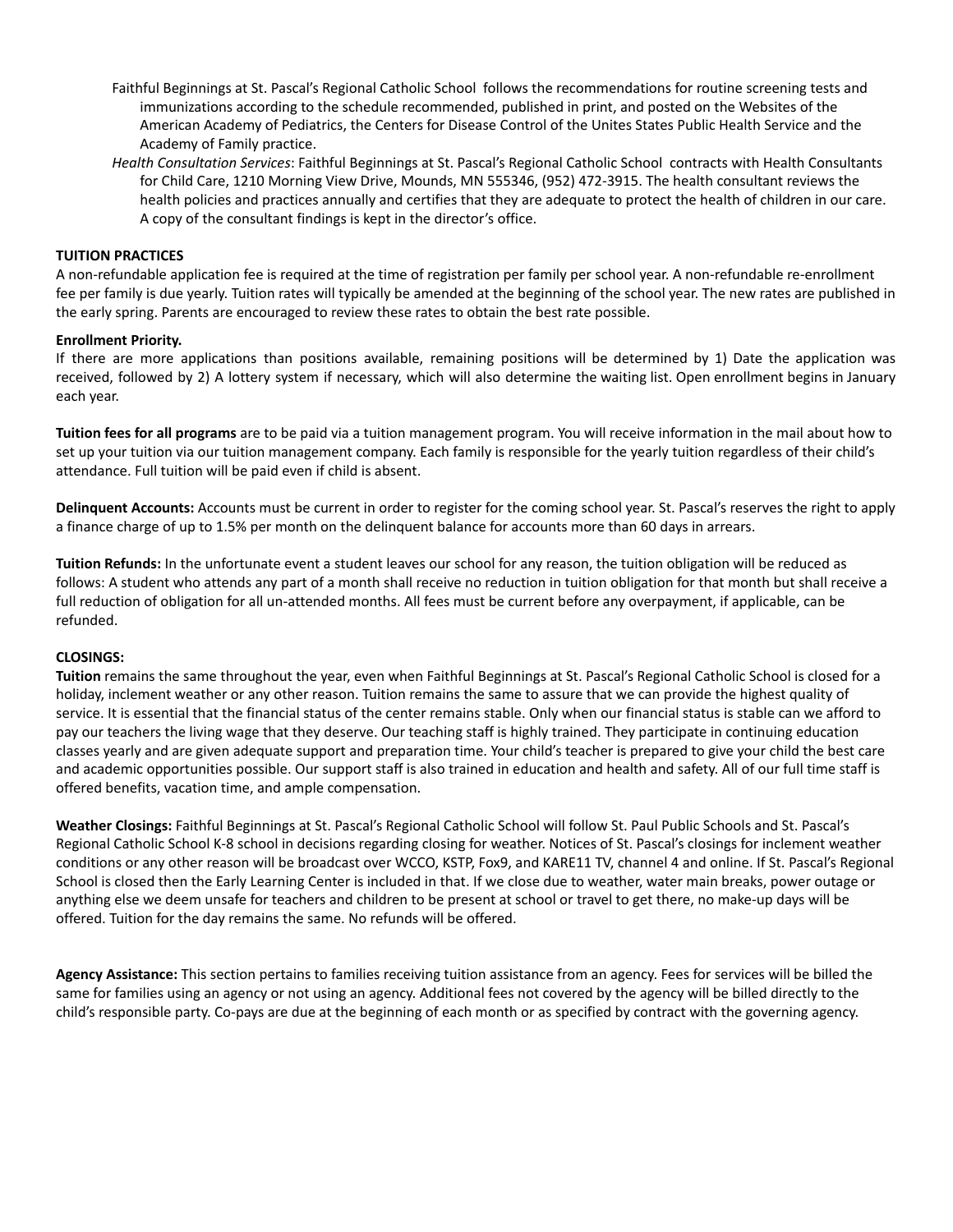**Absences:** If your child is going to be absent, please call the School Office at 651-776-0092 by 7:30 AM to notify the teachers. Please note that tuition remains the same regardless of days missed due to illness or any other reason. If your child is absent more than 3 days in a row without notification, your child's spot may be terminated so that children on the waiting list may attend.

**Activity and Curriculum Fees**: Children enrolled are assessed an activity fee of \$25.00. The fees will be billed to your tuition account.

#### **WITHDRAWAL/TERMINATION**

**Termination of Care by the Parent:** In the great majority of cases, termination of care by the parent is due to reasons such as relocation, child entering school, etc. However, we also recognize that not every situation is appropriate for every child. If, for any reason, this program is found to be unsatisfactory for any particular child, we will make every effort to discuss this with the parents in order to determine the cause. Sometimes, we can help the child make the adjustment. If this is not possible, the parent and/or program may choose to terminate the arrangement on a timeline that is in the child's best interest.

**Termination of Care by the Program:** As stated above, the child's adjustment to the program and the appropriateness of this particular care arrangement for an individual child may cause concern for the child's well being. If the program staff does not feel that it is meeting the child's needs, we reserve the right to terminate the care arrangement. Other reasons, which may result in the termination of a specific care arrangement, are as follows:

- Non-payment for childcare services and/or lack of adherence to our tuition payment policies.
- Lack of cooperation from parents with the program's efforts to resolve differences and/or to meet the child's needs through parent/staff meeting or conferences.
- Abusive behaviors, language, and/or verbal threats by parents toward program staff or other parents (immediate termination.)
- Parents disciplining, in any way, children (other than their own) while at the program.
- Child exhibits special needs or needs related to an illness that cannot be met at St. Pascal's Regional Catholic Early Learning Center. In this case, and prior to termination, St. Pascal Baylon Early Learning Center will make every effort to involve the parents, and possibly other resource persons (as appropriate), in order to decide together on the best course of action for this child.
- When it is deemed that a child is repeatedly using conscious, willful and deliberately hostile activity intended to harm, induce fear though the threat of further aggression, or to induce terror, that will be considered bullying. Children who display a pattern of bullying will be terminated from the program.

#### **YEAR-END TAX INFORMATION**

TADS (tuition management company) collects and figures all of your tuition, so that is where you will find the information you need during your tax prep time. In order to get to the best screen for this purpose, follow these steps:

- 1. Log into your TADS acct
- 2. Click on the Payment tab
- 3. Click Expand (found on top of the payment screen) this will list each program and what you paid per billing month.
- 4. You can print from this page if you need a printed sheet for your records or for an accountant.

#### **The Director will not be printing out a year-end tax statement for individual families.**

Leah Eviston is the person responsible for TADS and tax info. If you have any other tax questions please contact her at; leviston@stpascalschool.org or 651-776-0092.

#### **St. Pascal's Tax ID #: 41-0704479**

#### **MULTICULTURAL POLICY**

Our program is committed to multicultural education. This means we share a commitment to human rights, dignity of the individual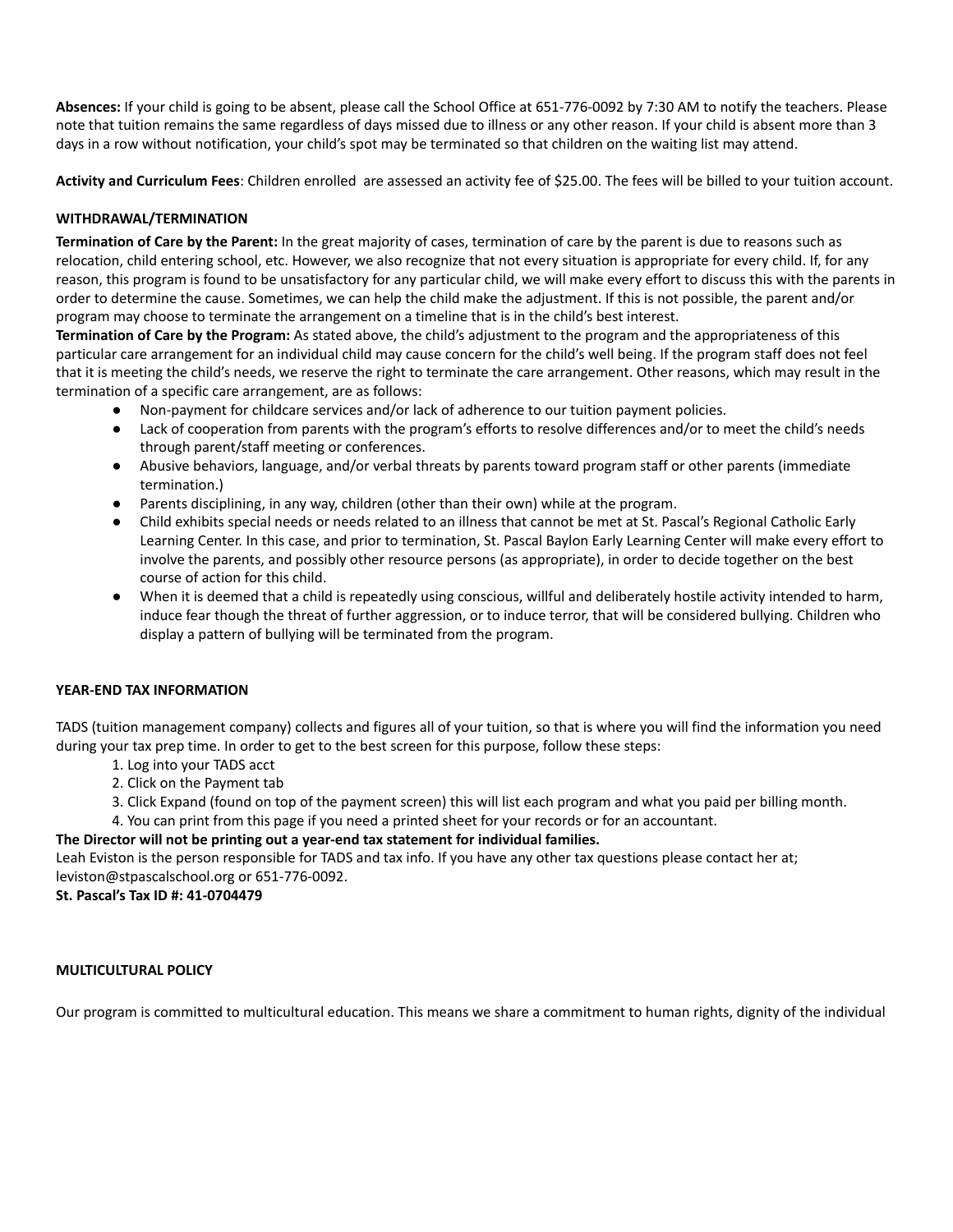and social justice. We strive to create a program that truly reflects the lives of our children, families, staff, and community. By recognizing the impact culture plays on families, we will make every effort to provide culturally responsive and respectful child care by affirming human differences and the right of people to make choices about their own lifestyle. We seek to recognize, appreciate, and respect the uniqueness of each child. Faithful Beginnings at St. Pascal's Regional Catholic School provides childcare services to children without regard to race, creed, religion and economic status. *If your child has special needs, please discuss them with the director prior to enrollment.*

## **PERSONAL POSSESSIONS AND CLOTHING**

Faithful Beginnings at St. Pascal's Regional Catholic School children are required to have the following on the first day of admission:

- A picture of your child for his/her locker
- A picture of your family to display in the classroom
- Completed forms from the office
- A backpack or bag to carry home projects
- An additional complete set of seasonally appropriate and labeled clothes (shirt, pants, underwear, socks)

**Children who will be taking a nap at school:** Please bring a labeled, washable blanket. The blanket stays at school on the child's cot. It is not brought back and forth every day. It is the teacher's responsibility to send the blanket home at the end of each week for parents to launder and return it on your child's first day of attendance for the week.

Personal possessions (toys, electronics etc.) may not be brought to school except on designated "Show and Tell" sessions. If students or parents bring objects from home to share with the group, we cannot assume responsibility for loss or damage.

## **PROGRAM PLAN**

- **Licensing and Rule 3:** Faithful Beginnings at St. Pascal's Regional Catholic School requires that all children be supervised by sight and sound at all times. We follow the child/teacher ratios mandated by the Minnesota Department of Human Services.
- Faithful Beginnings at St. Pascal's Regional Catholic School is licensed to care for 76 children. The students must be at least 33 months old and have not attended the first day of kindergarten.
- **Staff to Child Ratio:** Faithful Beginnings at St. Pascal's Regional Catholic School maintains a staff to child ratio of 1:10. Parent volunteers are not counted in our adult to child ratio. This ratio is maintained at all times, including indoor time, outdoor time, during transportation and field trips.
- **Educational Methods:** We practice discovery learning through use of manipulative, creative thinking, dramatic play, independent and teacher directed centers, exposure to multi-cultural activities, interest centers, and sensory experiences and physical education. In addition, our children are exposed to new concepts and experiences through field excursions. Children experience music, cultures, art and science. The goals and objectives are to promote the physical, intellectual, spiritual, and social and emotional development of the children outlined in MN part 3503.0005, subpart3.
- **Philosophical Basis:** It is our philosophy that children reach their growth potential when provided with a stimulating, inviting, and loving environment. We believe that children who are challenged with new opportunities become involved in the exploration and development of new skills and, in turn, become more interested in new and positive activities.
- Faithful Beginnings staff has been provided access to program plans specific to preschool and prekindergarten**.** Program plans are available in the preschool office or parent handbook for parental review.

Our primary objectives are to establish a program that provides a safe and positive environment with quality care for children and to meet the developmental needs of each child. It is the Center's goal to foster an atmosphere of trust, love, and security. We feel that a child who has faith in his/her surroundings will be a happier child, and will be more receptive to the variety of activities that he/she will be exposed to.

The children will be involved in activities that enrich their social, intellectual, emotional, spiritual and physical growth. Learning experiences in art, music, daily living skills, dramatic play, fine and gross motor skills, and basic readiness skills for kindergarten will be provided. We support children and their ever-developing autonomy. We will encourage them to make sensible choices, use their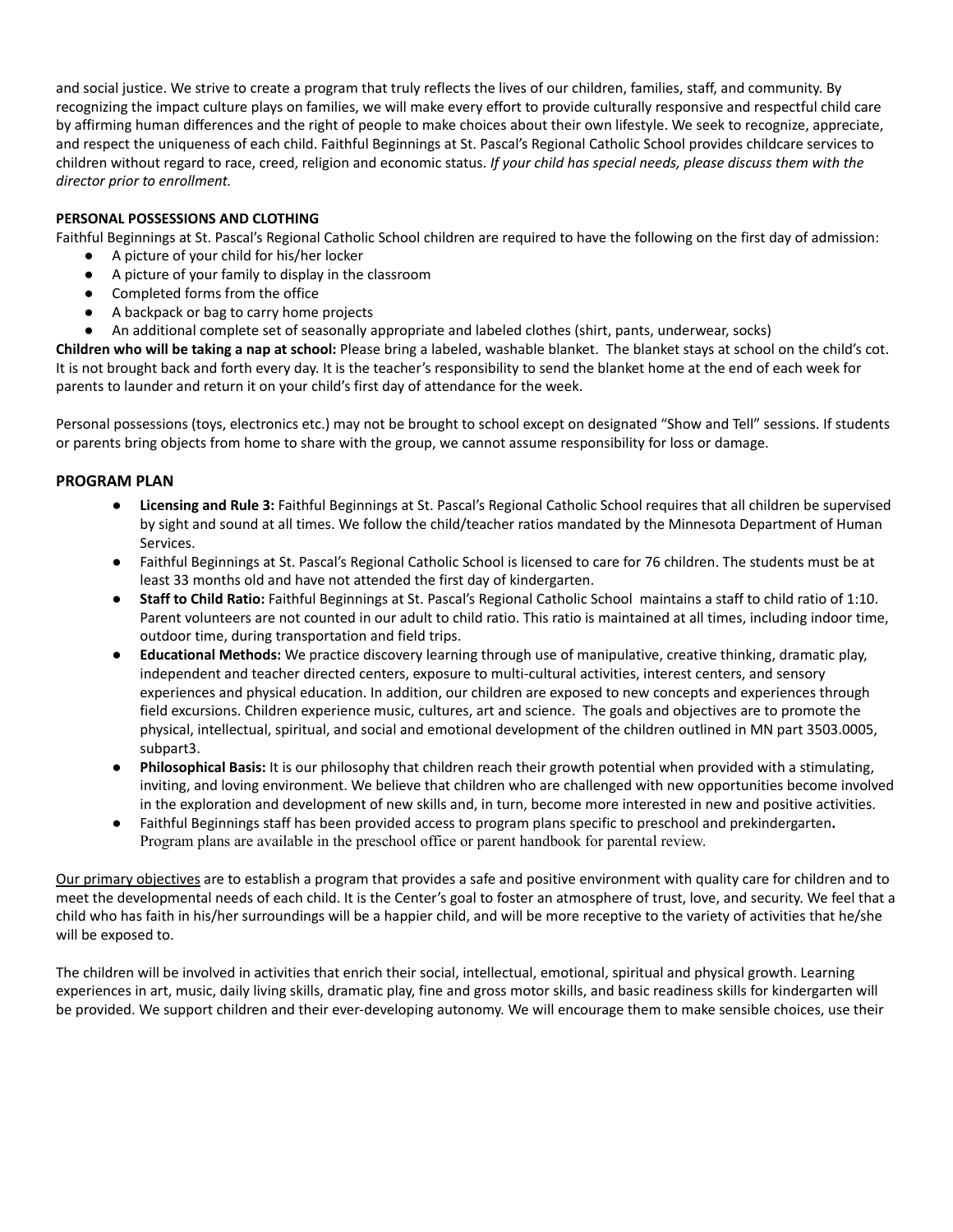developing coordination and intelligence to achieve tasks, problem solve and encourage them to add to their skill set. We will demonstrate, provide picture cues, encouragement and predictable routines and thoughtful guidance. These methods will take precedence over dominating and interfering with a child's developing independence.

## **CURRICULIUM**

Faithful Beginnings at St. Pascal curriculum is based on the Early Childhood Indicators of Progress: Minnesota's Early Learning Standards. These indicators provide a framework, or a map, for understanding developmentally appropriate expectations for children ages 3 – 5 years. These expectations will be attained by providing many opportunities for exploration, practice, play and interaction. It is expected that most children will meet the majority of these expectations by the time the child is ready to enter kindergarten. The Creative Curriculum is also a reference and guide for Faithful Beginnings. The Creative Curriculum includes interest areas that include all domains of a child's development including social and emotional, approaches to learning, language and literacy, creativity and the arts, cognitive development, physical and motor development, and spiritual development.

Faithful Beginnings at St. Pascal's Regional Catholic School staff has provided a daily schedule for both indoor and outdoor activities. Time schedules related to outdoor activities may fluctuate depending on the weather. When outdoor activities are not feasible, similar indoor play activities will be provided. Teachers post adapted schedules, specific to their classrooms. Faithful Beginnings at St. Pascal's Regional Catholic School meets and maintains all equipment mandated by the Department of Human Services. In addition, we purchase supplies that aid in promoting the development of our classrooms and students.

#### **Sample Daily Schedule**

**Arrival:** children's choice, open-ended art, interest areas, social interactions, games, exploration, table activities, play (child directed) **Circle/Time**: songs, stories, sharing, calendar, weather, welcome, themes/concepts, prayer (teacher directed) **Snack**

**Learning Centers**: small groups, planned learning activities, concepts, pretend, social interactions, art (child and teacher directed) **Specialist:** gym, Spanish (teacher directed)

**Lunch**

**Large Muscle/Outside:** (child directed, teacher directed)

**Rest Time**

**Snack**

**Circle Time:** songs, finger plays, stories, games, good-bye (teacher directed)

**BLOCK AREA** children learn to judge distance, space and physical relationships, create scenes for dramatic play, develop eye-hand coordination and small muscle skills, compare and sort and describe creations

**DRAMATIC PLAY** children can create real-life situations, use props to build imagination and ideas, develop new words and actions to express feelings, develop social relationships

**TABLE TOYS/MANIPULATIVES/COGNITIVES** children can develop and improve concepts such as same/different, counting, sorting, classifying, judging, directions, reasoning, small motor skills

**SENSORY TABLE/SCIENCE** children can learn textures, pouring, measuring, eye-hand coordination, social relationships, problem solving **ART** children can develop creativity using a variety of art materials, develop fine-motor skills, processing skills

**LIBRARY** children can develop a love or books and reading, learn to recall events, recognize letters and numbers in print, listening skills **LARGEMOTOR/OUTSIDE** children can learn awareness of nature, develop large muscle skills, develop positive attitude towards physical activity, develop social skills

Families will be supported in their involvement in their child's early learning experience and their child-rearing efforts.

- Discipline Practices: We will utilize natural consequence and logical consequence strategies when discipline or redirection opportunities present themselves.
- Children who display a pattern of bullying will be terminated as described in the "Termination of Care" section.
- Periodically, the director who is teacher qualified under part 9503.0032 of Rule 3, will evaluate in writing the program plan, which is developed yearly.

As required in 9503.0090, subpart 2, parent/teacher conferences will be offered formally 2 times per for purposes of sharing information about your child's progress.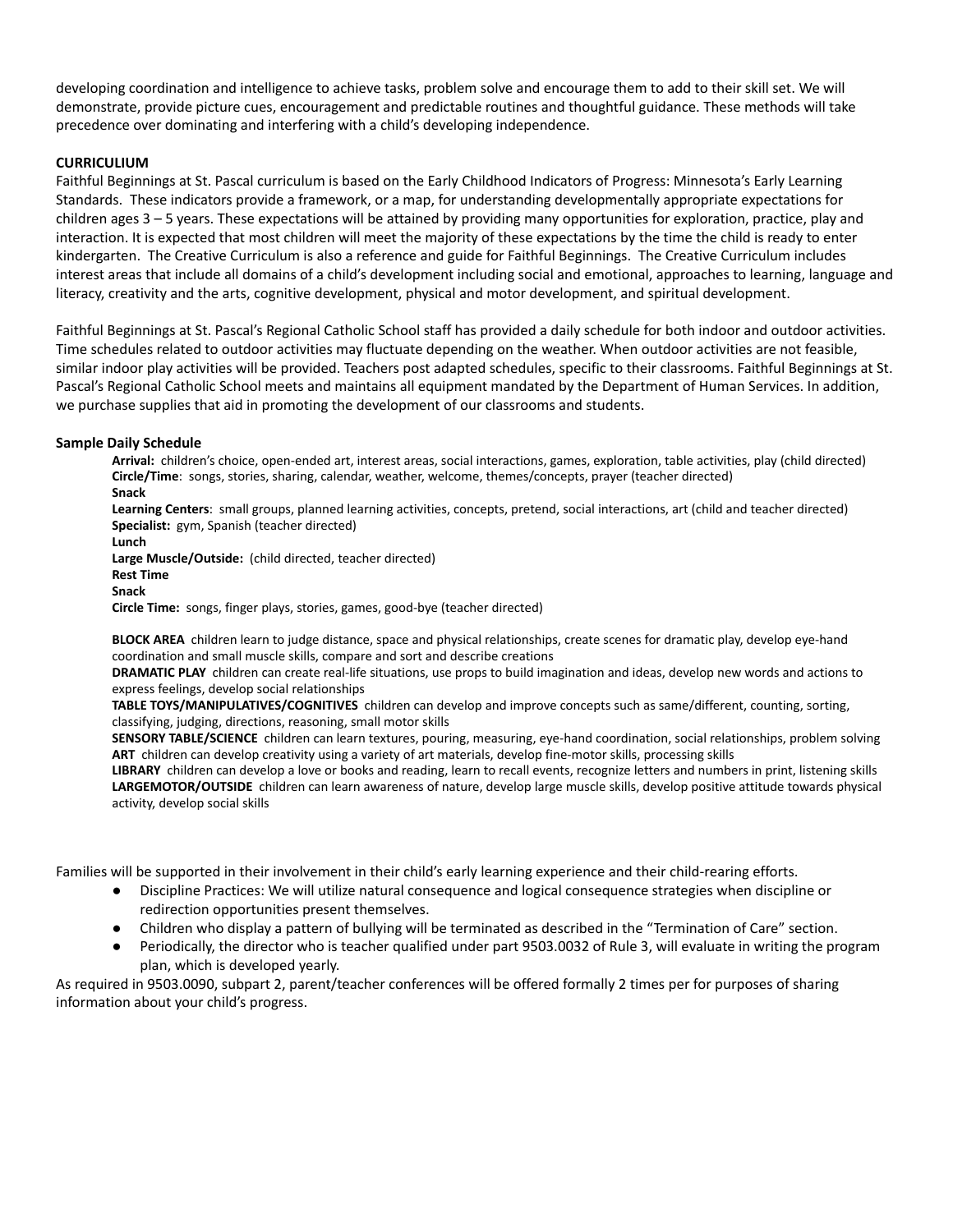## **PARENT CONFERENCE/ASSESSMENT/REPORTING TO PARENTS/SCHOOL**

● Prior to the first day of school, there is an opportunity to meet with your child's teacher at our meet your teacher night. Any questions or concerns can be addressed at this time or a meeting can be scheduled.

**Assessment Methods:** Children **may** be assessed throughout the year using the following devices:

- Work-study samples of your child's work will be saved to demonstrate development.
- Observations: Your child's teacher will make notes based on observations.
- *Intake forms* will help us use the information you've provided to form plans and goals for your child.
- *Assessment Forms* will be used to report your child's progress at conference time.
- *Anecdotal records*
- **Concerns:** If we have a concern about your child's development, we will communicate those concerns using the above documentation. The concerns will be communicated in a confidential manner. We will suggest "next steps" and any other information necessary.
- Parents or caregivers may email the teacher with any concerns they have at any time throughout the year. Any concerns expressed by the parent or caretaker, and any relevant information will be noted. To the extent possible, parents should be informed of information noted.
- **Frequency:** Parent/teacher conferences or goal-setting opportunities are offered twice a year: fall and spring. Parents are notified two – three weeks in advance and are provided with many scheduling options. Having a positive relationship with your child's teacher is important for your child, you as parents, and the teacher. If, for any reason, you feel it is necessary to speak with your child's teacher, feel free to arrange additional conferences or telephone conferences. We ask that you converse out of the range of your child and other parents. Confidentiality and maintaining family privacy is *extremely* important.
- **Records:** Copies of the parent/teacher conferences are placed in the child's personal file. The parent/teacher conference shall report the status of the child's complete development, which includes physical, intellectual, social, and emotional.
- **Translator:** Please let us know if you will require a translator during your conferences or any other time.
- **Use of Assessment Information:** The assessments are routine for all children and are integrated with teaching and planning. We use the information we gain about your child for many purposes. We can determine if further developmental screening or a referral is needed, we identify the child's interest, needs and possible learning styles, we can improve our curriculum and adapt our teaching or environment. We can plan program improvements and most importantly, we can describe the developmental progress and learning of your child to you as we see it.
- **Program Assessment:** Surveys will be performed routinely to ensure that the goals and objectives of the program are being articulated and understood by families. We will use those results to establish goals for continuous improvement and innovations. Additionally we will use this information to plan professional development and program quality-improvement activities as well as to improve operations and policies.

## **DEVELOPMENTAL CONCERNS AND RESOURCES**

- Faithful Beginnings at St. Pascal's Regional Catholic School recommends that all children attend Early Childhood Screening. We recommend that children between the ages of 3 -4 years of age make an appointment for this screening We recommend the younger ages because if concerns are found, there is longer time to address the concerns before your child enters school. Your child will not "do better" if they wait. There is a list of local Early Childhood Screening offices at the end of this Manual under "Area Resource List."
- Additionally, if you have any concerns about your child's growth and development, please talk to your child's health care provider or call 1-866-693-GROW (4769) to talk to a professional and find out ways in which you can get connected to various resources in Minnesota.
- As a childcare provider, we continually monitor the development of all children in our care through ongoing observation and recording. We want the best outcomes for all children. Childcare providers are considered a primary referral source for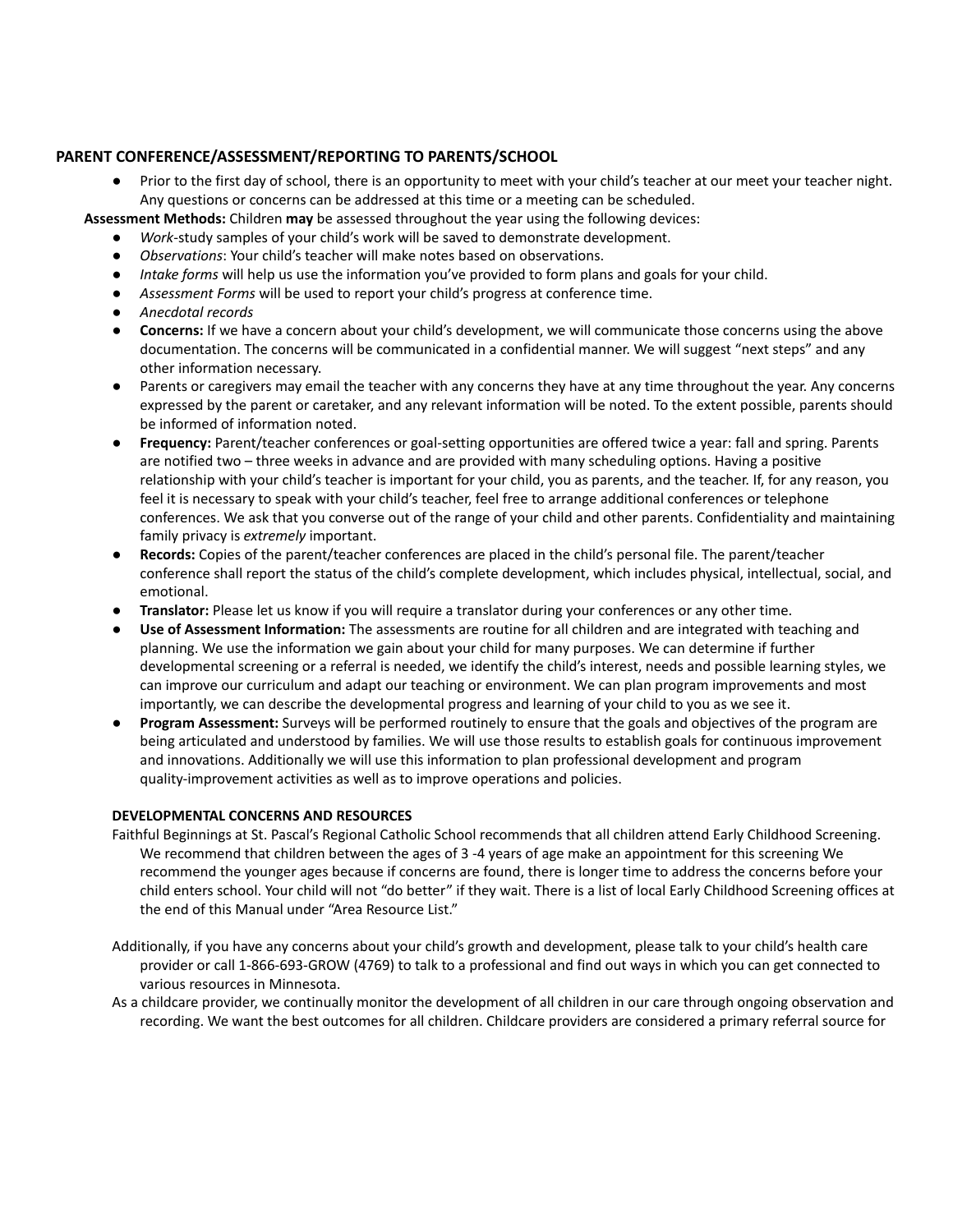early intervention under federal IDEA special education law. We are required to refer a child in our program who has been identified as having developmental concerns or a risk factor that warrants a referral as soon as possible, but in no case more than seven days after the identification. While this is a mandate, we want to keep open communication with parents and caregivers about their child and any concerns we have before a referral is made. We can assist the parent with the referral, or partner with them in the referral process.

#### **COMMUNICATION**

Once your child is enrolled in a program, your child's teacher will communicate with you on a regular basis to help keep you informed as to what is happening at school. This communication will come in various forms, either email or paper. *If* you prefer to have paper copies of emails, please ask your child's teacher to put a printed version in your child's folder.

#### **PRIVACY**

**Data Privacy**: Records concerning your child (enrollment forms, health records, observation records, and written parent-teacher conference reports and all other information about your child) are confidential. Information will only be accessible to you (parent(s) or legal guardians), our Director, your child's teachers, a person designated by the state licensing department to review our records for licensing purposes, appropriate officials in the cases of health and safety, to comply with a judicial order or lawfully issued subpoena, state and local authorities, within a juvenile justice system, pursuant to specific state law, and representatives from the National Academy of Early Childhood Programs during accreditation procedures. Written consent will be obtained prior to sharing information with outside agencies. Files are located in a locked file cabinet in the director's office.

**Family Privacy:** Our ideals are to establish and maintain relationships of respect, trust and cooperation with the families we serve. We shall maintain confidentiality, and respect the families right to privacy. We will refrain from disclosures of confidential information and intrusion into family life.

If you have a concern about the professional behavior or manner of an employee or family attending Faithful Beginnings at St. Pascal's Regional Catholic School , please let the staff member or the director know of your concern, in a way that shows respect for personal dignity.

## EMERGENCY AND ACCIDENT POLICIES AND RECORDS

- Parents and staff should work cooperatively looking for potential hazards. All potential hazards should be reported to the Director.
- Parents must keep Faithful Beginnings at St. Pascal's Regional Catholic School informed of any changes in emergency information such as telephone numbers.
- "911" is posted on each phone in the school. "911" shall be contacted when an emergency arises at Faithful Beginnings at St. Pascal's Regional Catholic School
- Parents need to have signed the permission slip stating that the children may be transported to emergency care facilities in case of an emergency. Parents will be notified after "911" has been called. Faithful Beginnings at St. Pascal's Regional Catholic School keeps a record of incidents, emergencies, accidents, and injuries that occur.

**Accident Forms**: All injuries and accidents shall be recorded in the following manner:

- BooBoo Reports will be used for incidents where the child has what appears to be a minor injury (scrape, scratch, or bump). The form will be filled out by the staff member present at the time of the incident, and signed and dated.
- All other accidents and injuries shall be reported on the Accident/Incident form. All information regarding time and date of accident, place, circumstances, individuals involved, type of injury and treatment of injury must be included. The staff member present swill sign the form and send it home with the child. A copy of the report should be given to the Director. The parent is asked to sign the form and return it to school.
- All accident forms will be filed in the accident form file.
- All accidents involving outside treatment or observation by a medical individual will be logged and reported to the Department of Human Services.

**Procedures for administering first aid:** All staff members are required to take a certified pediatric first aid and CPR course. Certified instructors who meet DHS requirements must give the course. Each classroom is equipped with a first aid kit, for both inside and outside use. Our staff, the director and our Health Consultant review the contents once per year or as necessary. A staff member who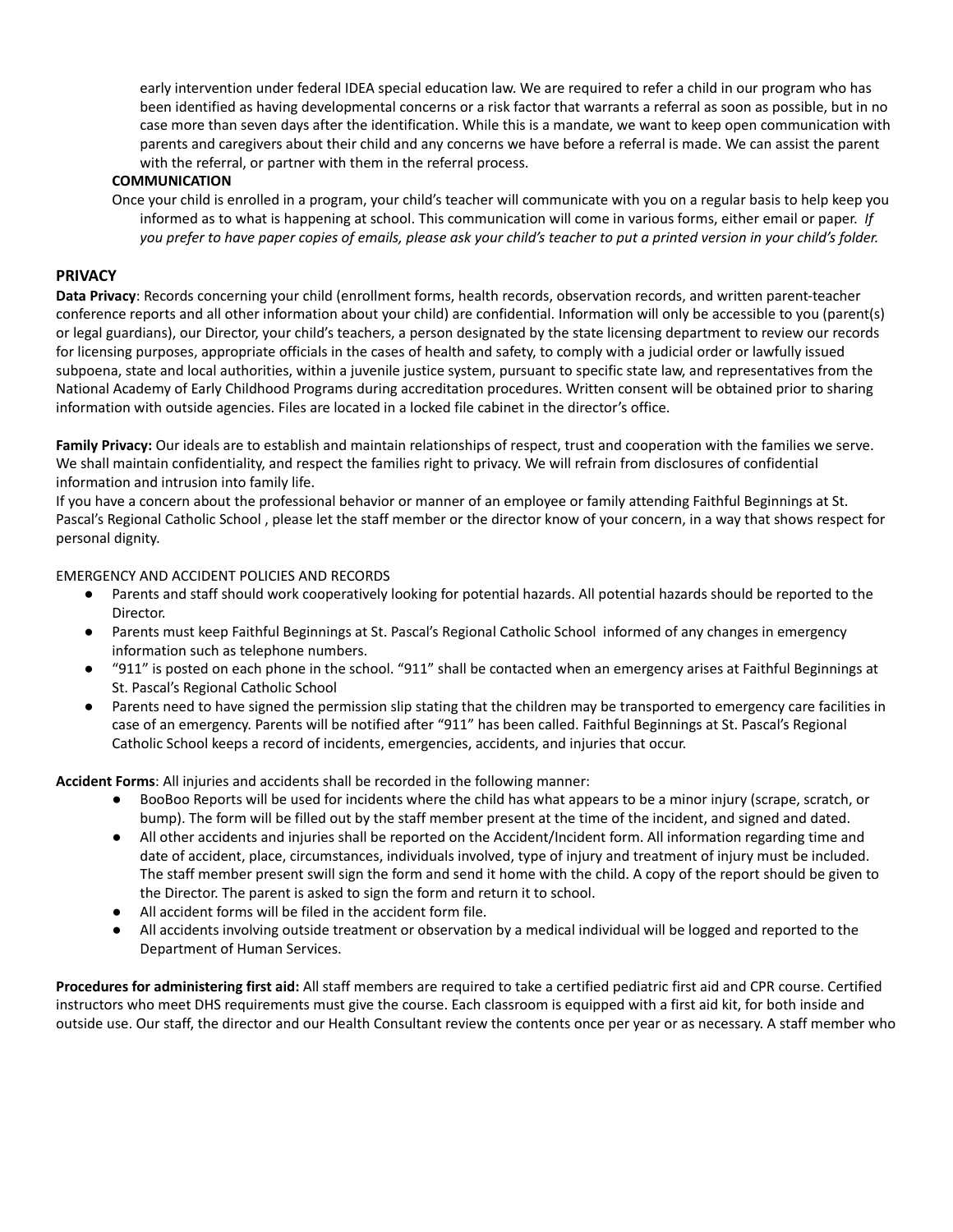has successfully completed CPR must be present at Faithful Beginnings at St. Pascal's Regional Catholic School An individual who has completed a CPR course must accompany children on all field trips.

All staff will remember that first aid is first aid only, consisting of measures to be taken before a nurse or doctor attends to give second aid, which is proper treatment. Safety rules are followed and practiced to avoid injuries, burns, poisoning, choking, suffocation, and traffic and pedestrian accidents. Specific guidelines are available in the employee handbook.

- **Daily Inspection of Potential Hazards:** Every day, a teaching staff member will take time to visually check the environment for safety and/or health hazards. On a regular basis, the environment shall be observed by the Director to ensure it is safe for children.
- **Fire Safety:** Each month a fire drill will be held. The drills will be a combination of scheduled and surprise drills, both for the children and the staff. The drills will be logged in a fire drill chart, date and time noted. Evacuation routes are noted and posted in each classroom. In case of a fire, the children will leave the schoolyard and walk quickly to a prearranged location (Nokomis Elementary school). Attendance shall be taken to make sure all children have left the building safely.
- **Tornado Drill**s will be practiced during the months of April -August. These drills shall be recorded in the emergency drill chart, with date and time noted.
- **Emergencies/Disaster Planning:** Faithful Beginnings at St. Pascal's Regional Catholic School cooperates with state and local government disaster planning agencies to prepare for or react to emergencies presented by a pandemic outbreak. St. Pascal's is equipped with a battery-operated radio, a weather radio, emergency lighting, and flashlights. Staff will act based upon the instructions from weather reports. If necessary, the school will close early during bad weather or any other emergency situation. No children will ever be left unattended. A message will be left on our voice mail indicating details of such a situation. The teachers will remain calm, leading the children in songs, stories, or quiet activities. The children will be informed as to why they have left their classroom and what steps are being taken to ensure their safety.

**Safety:** Children will always be under the supervision of a staff member. When leaving the school grounds, a staff member will always supervise the group. Children on school field trips may wear a school T-shirts. The group will periodically be counted. If a child is missing or lost the following procedures shall be followed:

- Staff will be immediately notified.
- The staff will divide into teams and search all areas in the building and outside.
- "911" will be contacted.
- The parents will be notified of the missing child.
- A teacher or teachers will remain with the other children, informing them of the problem and keeping them calm.

Opportunities to educate the children in the importance of safety, remaining with the group, and what to do when one becomes lost, will be provided as part of the curriculum.

## **AIR QUALITY AND EXTREME TEMPERATURES**

**Outdoor Extreme Temperatures:** Faithful Beginnings at St. Pascal's Regional Catholic School children will not go outside when the wind-chill or temperature are 10 degrees or lower in the winter. Children will not go outside when the heat index is over 100 degrees in the summer. Children are required to have appropriate clothing for outdoor play. This includes access to boots, a hat, pair of mittens or similar, a jacket with an operating zipper, and snow pants in the winter.

## **Air Quality (Outdoors)**

Faithful Beginnings at St. Pascal's Regional Catholic School will use the Air Quality Index for the Twin Cities to determine the air quality. A measure called the Air Quality Index (AQI) rates daily air quality on a scale from 0 (cleanest) to 500 (most polluted). The MN Pollution Control Agency issues a Smog Alert whenever the AQI is predicted to exceed 100. These forecasts predict which pollutants are likely to be high the following day, enabling us to plan for indoor activities. When the air quality is: RED, 151-200, the air is unhealthy for everyone. When the air quality is deemed "unhealthy," children will not be permitted outside.

## **Indoor Air, Lead and Asbestos**

Faithful Beginnings at St. Pascal's Regional Catholic School protects children and adults from the environmental hazard of poor indoor air quality, lead poisoning, and asbestos contamination by contacting the Minnesota Department of Health's Environmental Health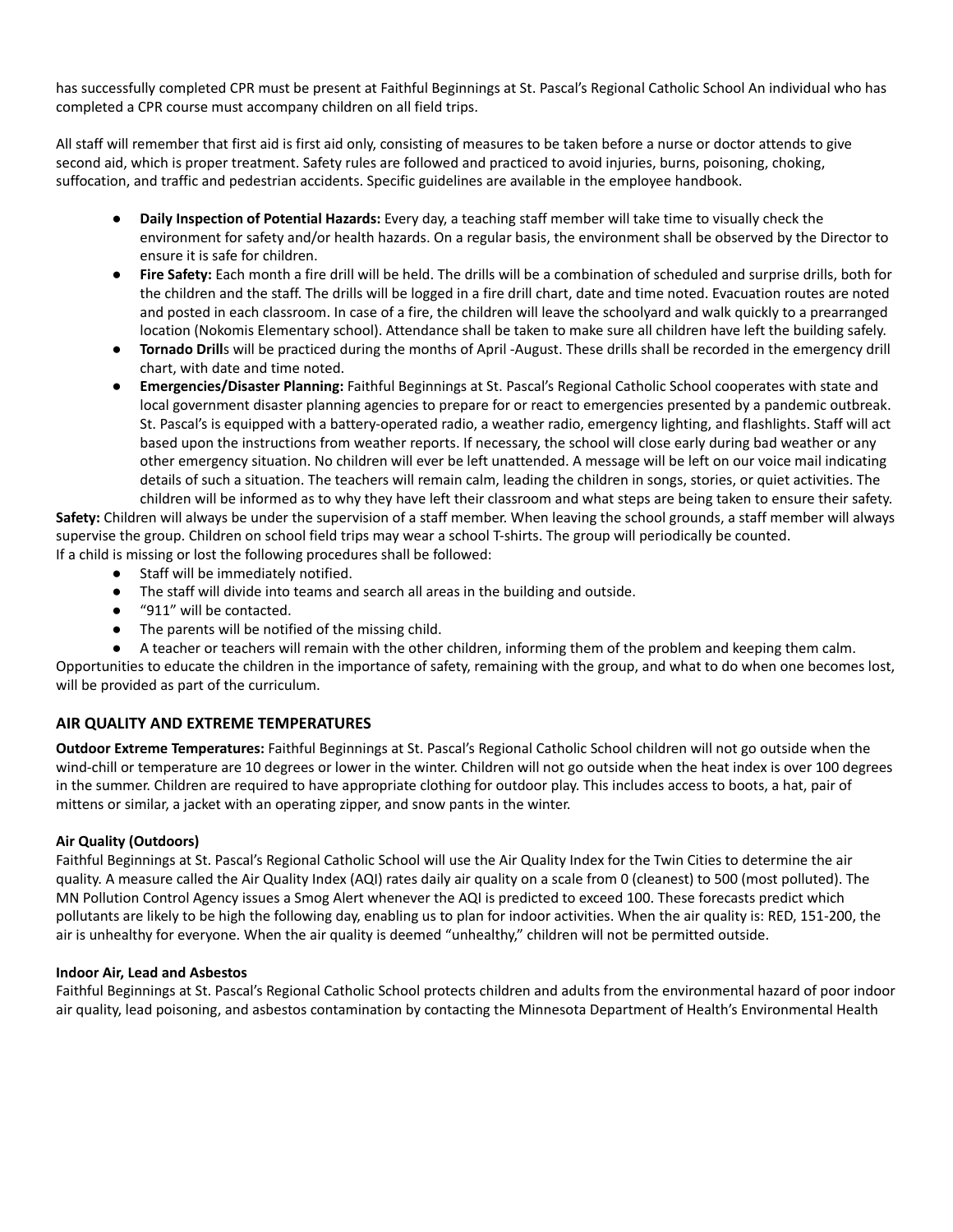Division when/if there is an issue with the indoor air quality at St. Pascal Regional Catholic Early Learning Center. The MDH Environmental Health Division will inspect and monitor our site if needed. Their website is www.health.state.mn.us.divs.eh, and the contact information is listed below:

| Indoor Air Quality 651-201-4601 or 1-800-789-9050 |              | health.indoorair@state.mn.us     |
|---------------------------------------------------|--------------|----------------------------------|
| Lead Poisoning Prevention                         | 651-201-4620 | health.asbestos-lead@state.mn.us |
| Asbestos                                          | 651-201-4620 | health.asbestos-lead@state.mn.us |

## **GREETING, ARRIVAL AND DEPARTING**

Drop-off and pick-up times carry a risk for under-supervision or confusion about supervision. Therefore we ask the following: **Program Schedule**: Please be aware of the time your child's program starts and ends. Children who are tardy or leave early will miss out on directions and activities, and it is important for all children to feel that they are part of the program. We recognize there is a need for exceptions, such as when children have appointments.

**Greeting:** Please set a positive tone about school even if your child does not appear happy about coming to school! All children will be greeted while in the presence of a caregiver, and their presence and arrival time will be documented on the sign-in sheet. It is the parent's/guardian's responsibility to sign in/out your child each day. All students need to have the time recorded on the sign in sheet when they arrive and depart. Children are not permitted to "sign-in" themselves. Parents or caregivers must accompany children into the building, and children are considered the responsibility of the parent until the greeting is accomplished.

**Departure:** Faithful Beginnings closes promptly at 2:30 PM. Once a parent has arrived to pick up their child(ren), parents assume responsibility after greeting their child(ren). A parent or alternative pick up person needs to be seen by the teacher. Alternative pick up persons should always be prepared to show government issued photo identification.

**Alternate Pick Up:** When other people (including alternates on the Contact Information form) come to pick up your child: Parents **must** complete the Emergency Contact section located on the Contact Information Form. Parents then hand in the completed, signed form. In addition, please remind the person who will be picking up your child(ren) that a staff person will ask to see their government issued photo identification the first couple of times they are picking your child up. If the Emergency Contact Section is not completed, a parent must call the center to inform the teacher and director of the person who is picking up their child that particular day. If you would like to call and verify alternate pick up information with you, just let us know.

**Unauthorized Pick Up of a Child:** If someone new comes to pick up a child and there is no completed Contact Information form nor a message from the parent stating an alternate is picking up that particular day, the following procedures shall be followed:

- 1. The individual will be escorted to the Director's office.
- 2. Identification of the individual will be requested.
- 3. The parents of the child will be contacted by telephone.

**Denial of Release:** If an individual comes to pick up a child and s/he is either showing abusive behavior or appears to be incapacitated; the staff members may not release the child. If necessary, police may be notified. If a parent cannot be reached to confirm that there should be an alternate pick up person, release of the child will be denied.

**Status Change**: All court orders (legal copies are required), "Alternate Pick up Forms", and information on children's release shall be given to your child's teacher. That information, should you request it, may be transferred to your child's personal file. All information on the emergency and authorization card, and in your child's file must be kept current. It is the parent's responsibility to inform the office of changes such as:

- Home phone and address of parent(s)
- Work place and phone number of parent(s)
- Name of child's physician, address, and phone number
- Persons authorized to pick up your child and their phone number
- Immunization updates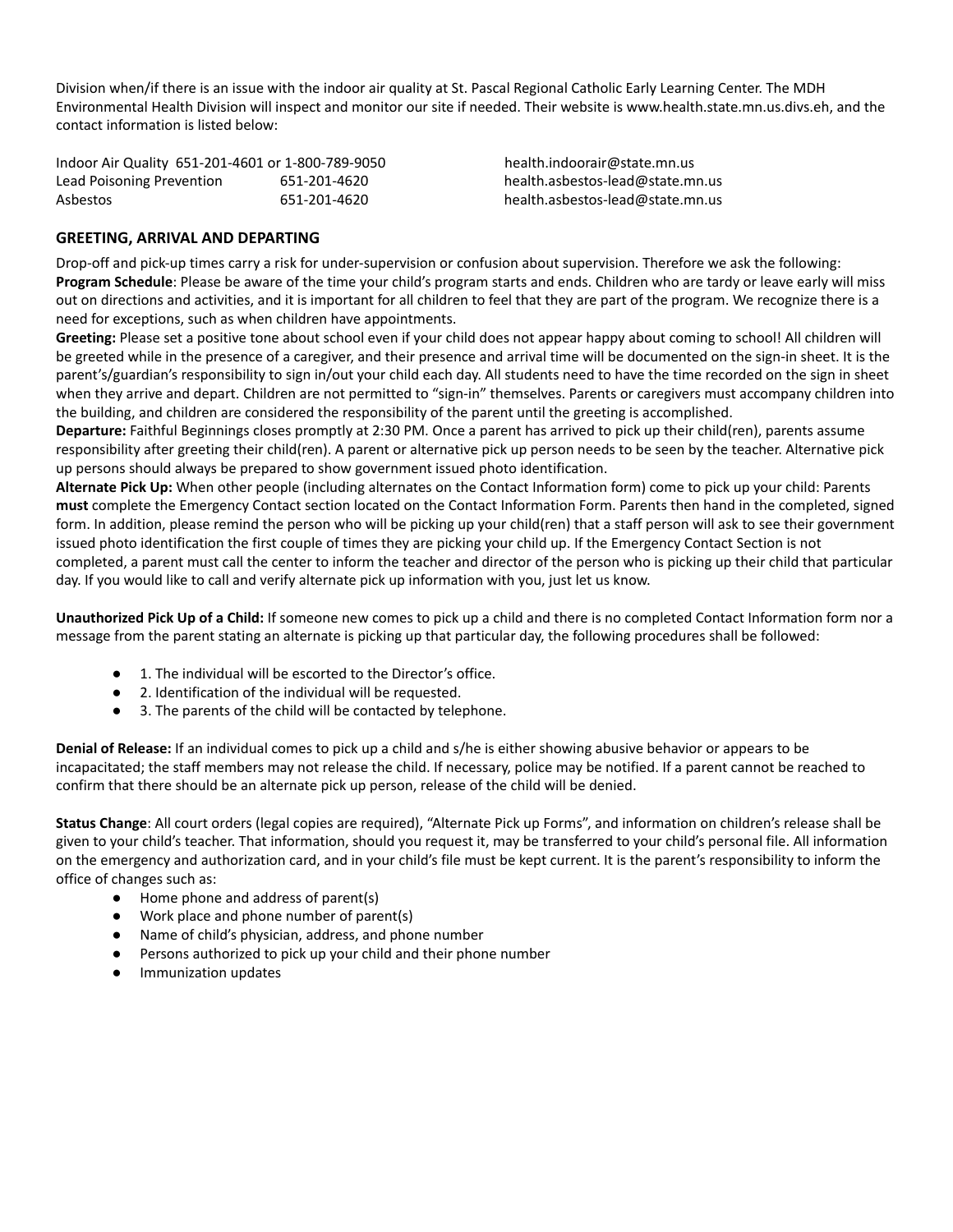## **HEALTH AND ILLNESS**

#### **Hand-washing**

Hand washing is the single most important way to reduce the spread of infections. Children will be taught proper hand-washing techniques. Additionally, step-by-step photos are posted near most sinks to remind children of the proper techniques. The following describes proper hand-washing techniques: Rubbing hands vigorously for at least 20 seconds, including back of hands, wrists, between fingers, under and around any jewelry, and under fingernails; rinsing well; drying hands with a single-use towel, and avoiding touching the faucet with just-washed hands. Staff must also monitor children for proper hand-washing techniques. Staff, parents, volunteers and children are expected to wash hands and assist children who require assistance with washing hands during the following circumstances.

Your child will be asked to wash their hands during the following circumstances:

- Upon arrival to the center and entering the classroom
- After using the toilet
- After wiping their nose, coughing or sneezing
- After handling animals or pets
- Before and after eating or handling food
- After playing outside
- After moving from one location to another
- Before and after using the moist items (play dough or similar)
- After water play with 2 or more children
- Additionally staff members will be required to wash during the following circumstances: before and after feeding a child or assisting with food, before and after administering medication; after assisting a child with toileting; and after handling garbage or cleaning.
- Except when handling blood or body fluids that might contain blood (when wearing gloves is required), wearing gloves is an optional supplement, but not a substitute, for hand washing in any required hand-washing situation listed above.
- Staff wear gloves when contamination with blood or body fluids may occur.

Parents should keep their child at home and notify us whenever the child is ill. Parents should call or email the teacher by 7:30 AM when your child is staying home for any reason, including illness. Please record the following information:

- 1. Your name
- 2. Your child's name
- 3. The illness they have contracted
- 4. When the illness began

## If your child has been exposed to or contracted a contagious disease, please inform the Director within 24 hours for the protection of all the children. If this condition is contagious, a posted note and email will notify other parents. That specifies the illness, **program the child attends, and the onset of symptoms. GENERAL EXCLUSION GUIDELINES FOR ILL CHILDREN/STAFF**

Certain symptoms in children may suggest the presence of a communicable disease. Excluding an ill child may decrease the spread of the disease to others in the childcare and school settings. Recommended exclusion varies by the disease or infectious agent. Children with the symptoms listed below should be excluded from the childcare or school setting until symptoms improve; or a healthcare provider has determined that the child can return; or children can participate in routine activities without more staff supervision than usual.

#### **Exclude children with any of the following:**

**Illness:** Unable to participate in routine activities or needs more care than can be provided by the childcare/school staff. **Fever:** With an elevation of body temperature above normal when accompanied by behavior changes, stiff neck, difficulty breathing, rash, sore throat, and/or other signs or symptoms of illness; or is unable to participate in routine activities.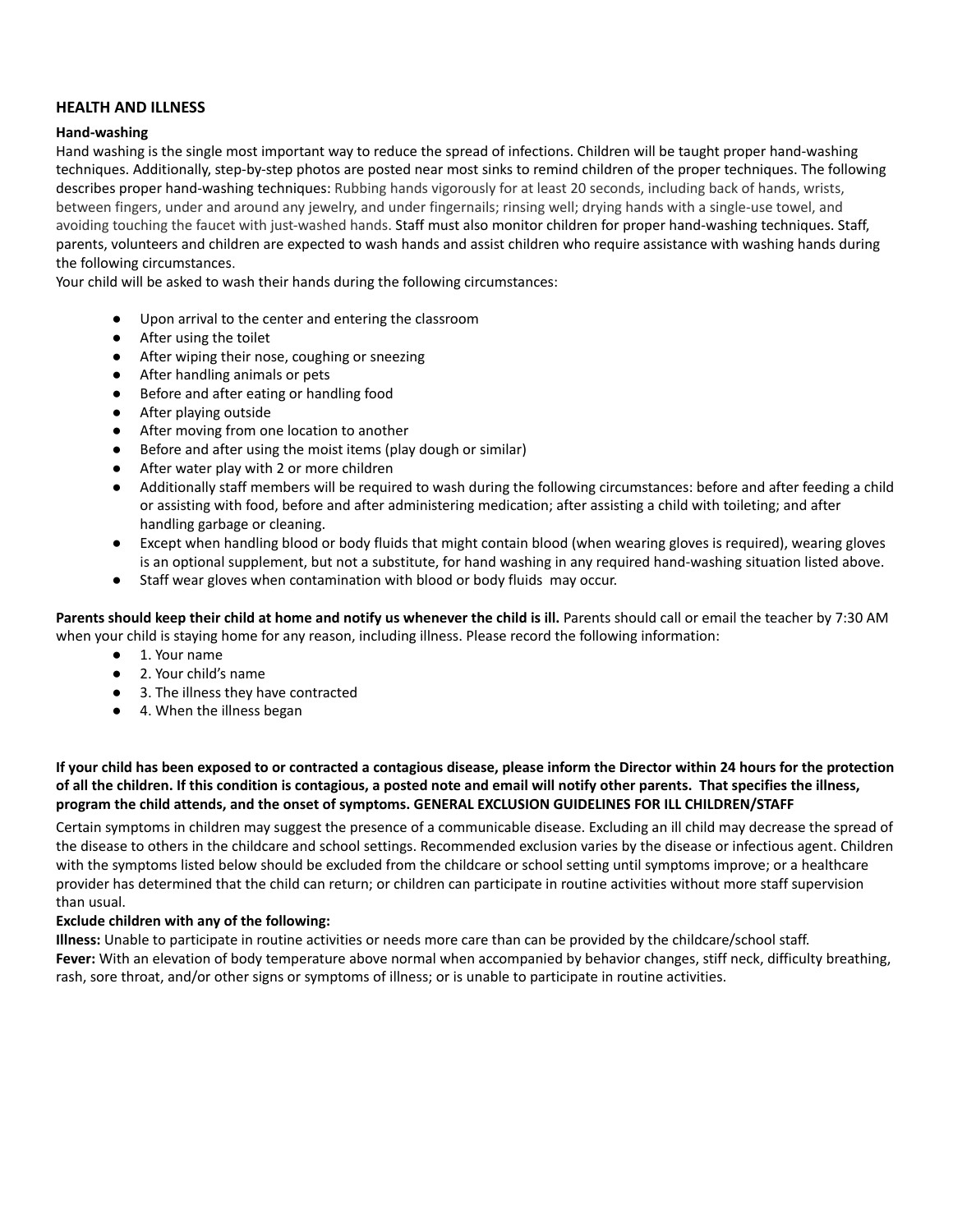**Axillary (armpit) temperature:** 100 degrees F or higher; Oral temperature: 101 degrees F or higher. Ear temperatures are not recommended because of inconsistent and inaccurate results. Each manufacturer may have different temperature ranges, which makes setting standards difficult. *(Measure temperature before giving fever-reducing medications.)*

**Signs/Symptoms of Possible Severe Illness:** Until a healthcare provider has done an evaluation to rule out severe illness when the child is unusually tired, has uncontrolled coughing, unexplained irritability, persistent crying, difficulty breathing, wheezing, or other unusual signs for the child.

**Diarrhea:** Until diarrhea stops or until a medical exam indicates that it is not due to a communicable disease. Diarrhea is defined as an increased number of stools compared with a child's normal pattern, along with decreased stool form and/or stools that are watery, bloody, or contain mucus.

**Vomiting:** Vomiting two or more times in the previous 24 hours, unless determined to be caused by a non-communicable condition and the child is not in danger of dehydration.

**Mouth Sores with Drooling:** Until a medical exam indicates the child may return or until sores have healed.

**Rash with Fever or Behavior Change:** Until a medical exam indicates these symptoms are not those of a communicable disease that requires exclusion.

**Eye Drainage:** When purulent (pus) drainage and/or fever or eye pain is present or a medical exam indicates that a child may return. **Unusual Color of Skin, Eyes, Stool, or Urine:** Until a medical exam indicates the child does not have hepatitis A. Symptoms of hepatitis A include yellow eyes or skin (jaundice), gray or white stools, or dark (tea or cola-colored) urine.

Good communication among healthcare providers, childcare providers, school health staff, parents/guardians, and the health department can play a major role in preventing the spread of communicable diseases. It is important that parents/guardians let childcare providers and/or school health staff knows whenever their children are diagnosed with a communicable disease. Child care providers and school health staff should check with the local or state health department to find out if any special control measures are needed when informed of a child or staff member who has a communicable disease.

## **Minnesota reporting rule**

Many diseases must be reported to the health department. According to Minnesota rule (MCAR

4605.7040 to 4605.7900), 77 specific diseases are reportable. Childcare providers and school health staff are required by the rule to report diseases to the health department. You do not need to worry about privacy issues or confidentiality when you make a report. Healthcare providers, laboratories, and others are also required to report. Some communicable diseases can be very serious, so it is important that you call right away, even if you think that someone else may have already made a report. Check the MDH website for any changes in the disease-reporting rule: **www.health.state.mn.us/divs/idepc/dtopics/reportable/rule/index.html**

Be sure to inform the director or your child's teacher when:

- Immunizations are given
- Allergies are discovered
- Food restrictions are required
- Medications are prescribed
- A screening or test is deemed "abnormal"

If an ill child is brought to school, the parent will be advised that their child must be taken home. *A child sent home for illness cannot* return to Faithful Beginnings at St Pascal Regional Catholic School for a minimum of 24 hours. Children must be fever-free without the use of fever-reducing mediation for 24 hours.

**If your child becomes ill at Faithful Beginnings** he/she will be isolated, comforted and attended to with care. The parent or specified emergency care person will be contacted and asked to take the child home within one hour of notification. We will call the primary contacts in the order of preference. We will leave voice mail messages, and email. We ask you to respond right away to acknowledge that you have received the information and to let us know the care arrangements.

**In the event of an emergency or an injury** (requiring medical attention), we will attempt to notify either parents or a contact person and it becomes their responsibility to seek appropriate medical care. If immediate medical attention is needed, the staff will contact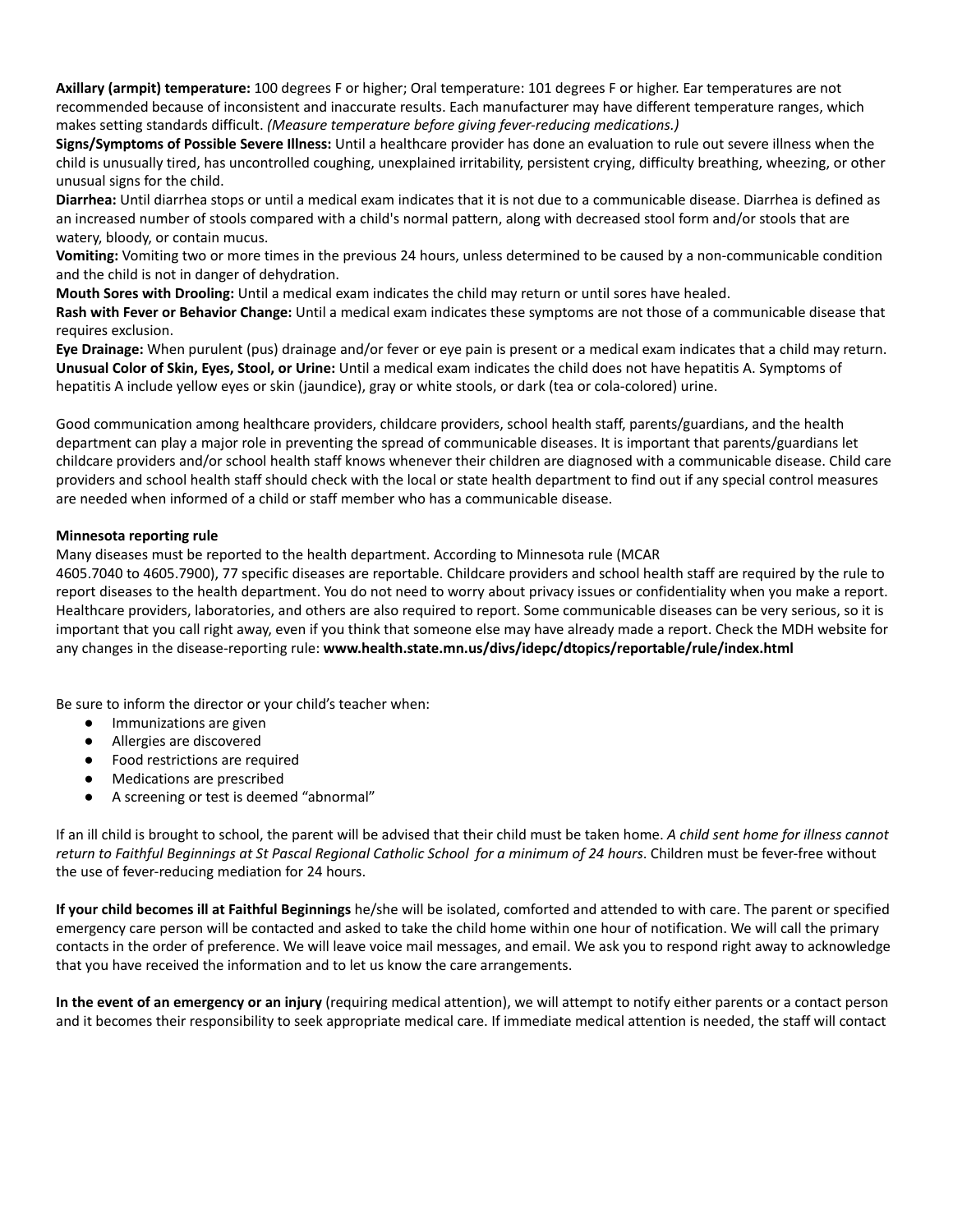the parent. Local paramedic units will be called if necessary to take your child to the appropriate hospital. Faithful Beginnings at St Pascal Regional Catholic School reserves the right to contact "911" prior to contacting parents, should we deem the situation serious.

## **Health Consultation Services**

Faithful Beginnings at St Pascal Regional Catholic School contracts with Health Consultants for Child Care, 1210 Morning view Drive, Mounds, MN 55346, (952) 472-3915. The health consultant reviews our health policies and practices annually and certifies that they are adequate to protect the health of children in our care. A copy of the consultant's finding is kept in the director's office.

Smoking, firearms and other significant hazards that pose a risk to children and adults are not allowed. Law Enforcement Personnel who are required to carry a firearm are an exception.

## **SPECIAL CARE PLANS**

Children who require special care plans may be accepted to Faithful Beginnings at St Pascal Regional Catholic School. These plans include but are not limited to: severe allergies, asthma, seizures, orthopedic or sensory problems, and other chronic conditions; conditions that require regular medication or technology support. Parents and Legal Guardians are responsible for alerting the director to the **need for a special care plan**. Special care plans are available from the office. **They must be completed in conjunction** with you, your child's physician, and Faithful Beginnings at St Pascal Regional Catholic School . They must be completed before admission. If it is deemed that we cannot perform the necessary tasks required, the needs regularly compromise other students' care or is out of the scope of training of staff members, efforts will be made to maintain enrollment of the child by asking parents, legal guardians or other trained professionals to assist with the child's needs. Faithful Beginnings at St Pascal Regional Catholic School will not be responsible for any fees associated with obtaining other trained professionals.

## **ADMINISTRATION OF MEDICATION**

Medication may be given out if the parent(s) follow these procedures:

- **Medication Permission:** Faithful Beginnings at St Pascal Regional Catholic School requires written permission from the child's parent before administering medicine, and medicine products (including but not limited to products such as lotions, sunscreen, insect repellants, and lip balm). Over-the-counter medicine and medicine products must be administered according to the manufacturer's instructions unless there are written instructions for their use provided by a licensed physician or dentist. Medication Permission forms take a few minutes to complete so please plan accordingly.
- **Prescription Medication:** Faithful Beginnings at St Pascal Regional Catholic School must receive and follow written instructions from a licensed physician or dentist before administering each prescription medicine. Medicine with the child's name and current prescription information on the label constitutes instruction. All medicine must be kept in its *original container and have a legible label stating the child's first and last name*. The medicine must not be given after an expiration date on the label, and any unused portion must either be returned to the child's parent or destroyed. Faithful Beginnings at St Pascal Regional Catholic School must ensure that the administration of medicine is recorded. Parents are to give as many doses at home as possible.

## **FIELD EXCURSIONS and SPECIAL EVENTS**

- A number of field trips, special events and guests will be scheduled throughout the year. (If it will be Covid safe) Parents are required to sign a "Permission Slip" for each occasion and/or a general slip for regularly planned trips. These permission forms will be made available to you through the children's file system. General permission forms are available on our website as well.
- Parent volunteers are encouraged to attend field trips and to offer assistance with special events upon the completion of **VIRTUS Training**. We ask that parent volunteers do not bring additional children on the field trip.
- Additional money may be required.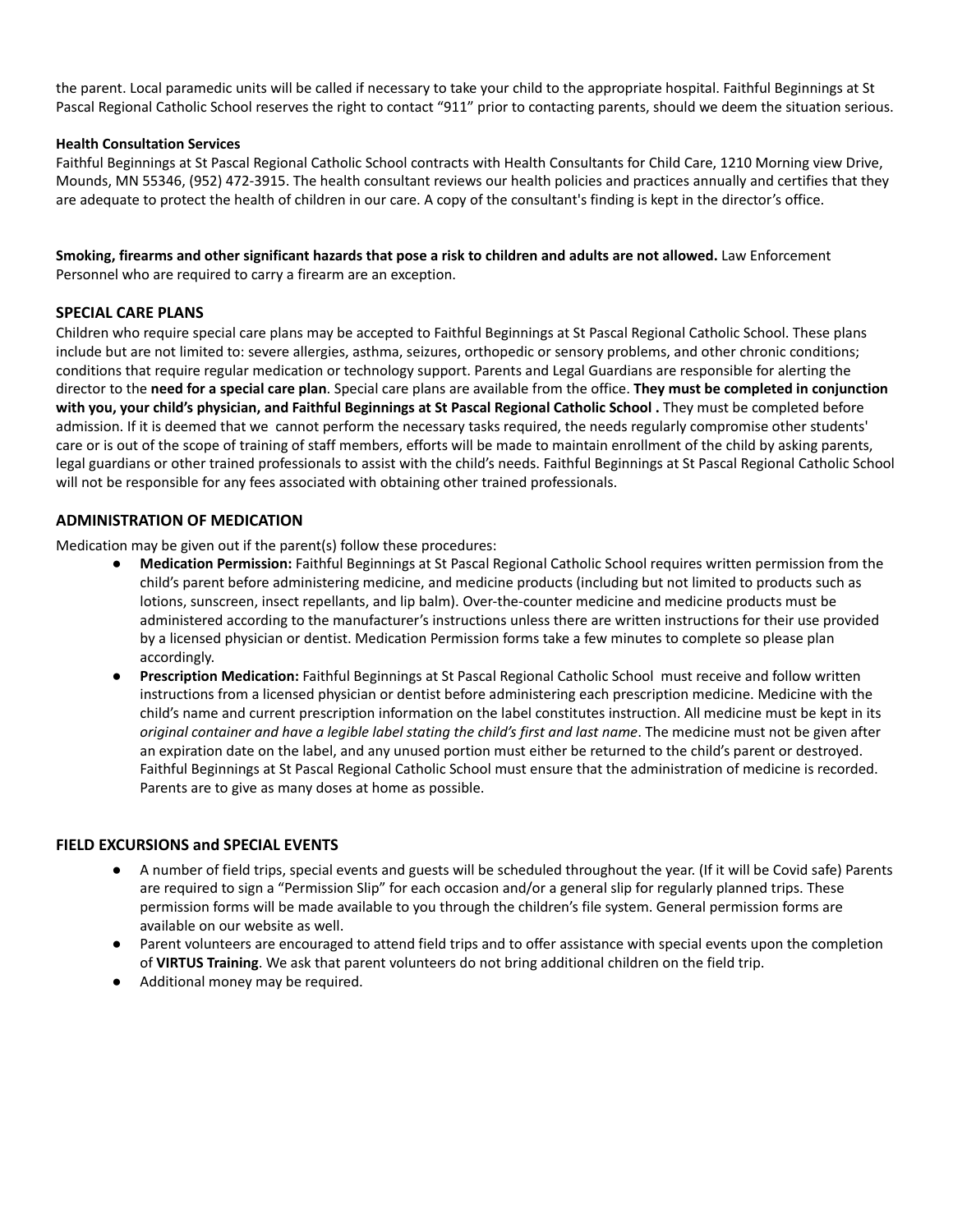## **MEALS/SNACKS**

Faithful Beginnings at St Pascal Regional Catholic School provides nutritional meals and snacks at regular times. We say a prayer before meals and snacks.

**Snacks:** Morning and afternoon snacks are served and provided by Faithful Beginnings.

**Lunch from home**: The state provided regulations regarding lunch dictate that lunches must include:

- A source of protein
- A bread or grain
- Two separate servings of either fruits or vegetables
- Milk (available for purchase)
- Please don't send pop or water bottles.
- Please make us aware if your child has any special dietary needs and/or allergies.
- We do not have a refrigerator to store cold lunches. Please include a cold pack for perishable items.
- Lunches must be sent in labeled lunch boxes or bags.
- Food should be sent in ready-to-serve containers.
- Please cut your child's food to the appropriate size.
- Uneaten food will be sent home.
- **● Lunch from school:** Hot lunch is available for an additional fee through St. Pascal's hot lunch program during the regular school days. You must *pre-pay* and pre-order meals.

**Nut-Free:** Due to food allergies, Faithful Beginnings is a nut-free center. This includes peanuts and tree-nuts. Below are options that are tree-nut free. Tree nuts are: almonds, walnuts, peanuts, pistachio, pecans, cashews, macadamia, pine nuts, hazelnuts, Brazil nuts, hickory nuts, chestnuts and coconut.

**Birthdays:** Your child's birthday will be a special occasion. You may provide store bought edible treats that your child may give to their classmates.

**Free and Reduced Lunch Program:** Your children may qualify for free or reduced price meals. A new application must be submitted each year. Applications will be given to all families before the current school year.

## **GRIEVANCE POLICY**

Faithful Beginnings at St Pascal Regional Catholic School aims to be a good "fit" for your child and family. We recognize that there are times that we are not going to be compatible, for a variety of reasons. During the first 6 weeks of enrollment, termination of services by either Faithful Beginnings at St Pascal Regional Catholic School or the parents may occur without a two-week notice. Full payment for all services rendered will be expected upon termination.

**Informal:** Any parent or volunteer who has a grievance may bring it to the Director's attention orally. The person may discuss the grievance with the Director in an attempt to reach a satisfactory resolution. The Director will investigate the grievance.

**Formal:** To initiate a formal grievance, the grievance must be put in writing along with the facts upon which it is based, and submitted to the Director. The Director will investigate the grievance and will respond, either orally or in writing, within ten days of receiving the formal grievance.

## **CONFLICT OF INTEREST**

Faithful Beginnings at St Pascal Regional Catholic School does not endorse staff members performing childcare services on their own time for any of the registered families at our facility. To do so may present a conflict of interest. A conflict of interest exists whenever a situation arises which presents, or appears to present, the possibility of personal benefit which could interfere with independent exercise of judgment in the best interest of Faithful Beginnings at St Pascal Regional Catholic School and all of its students. Faithful Beginnings at St Pascal Regional Catholic School has no liability whatsoever for incidents that may occur as a result of private day care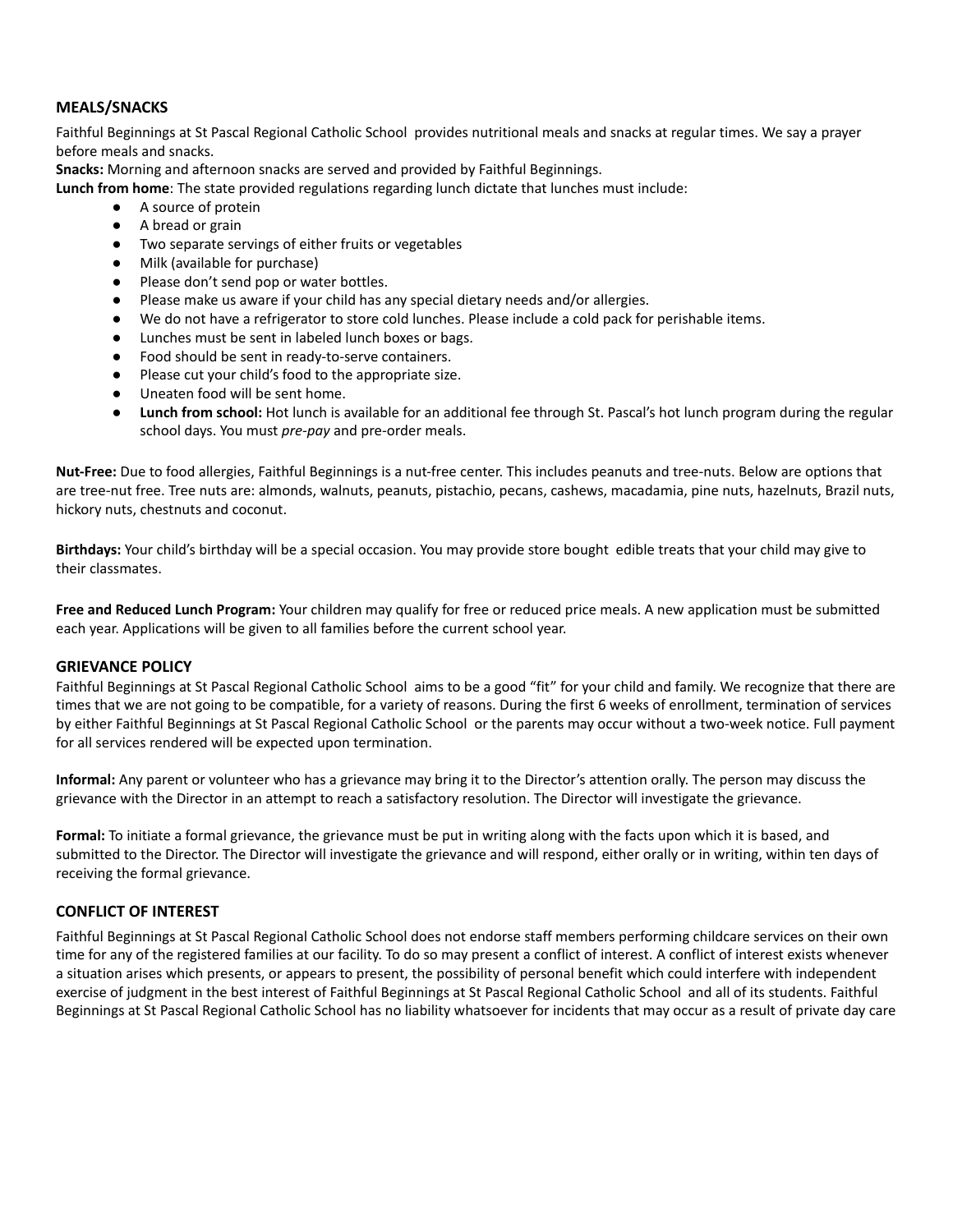arrangements made between you and an employee for non-program child care services.

## **BEHAVIOR GUIDANCE**

Our behavior guidance policies and procedures are as follows. The specific goals for meeting the following objectives are available for parental review in the program plan.

Our goal is to support children and their ever-developing autonomy. We will encourage them to make sensible choices, use their developing coordination to achieve tasks, and encourage them to add to their skill set. Demonstration, picture cues, regular encouragement and predictable routines will take precedence over providing immediate assistance. Assistance will be provided after it is determined that the child does not possess any part of the necessary skill needed to complete a task or make a decision.

- Children will be presented with positive models of acceptable behavior. Staff actions and interactions set the tone, through their actions, body language, and voice level.
- Behavior Guidance standards need to be developed based upon the developmental needs of the children in attendance.
- Redirection and constructive solutions are the techniques used by the teaching staff.
- Children will be taught how to use acceptable alternatives to "problematic or negative" behavior in an effort to reduce conflict.
- All children and staff members will be protected and provided a safe and secure environment.
- It is important that the children clearly understand their boundaries, through introducing rules that are age-appropriate and in the best interest of the total community.
- When a child tests the rules, staff members will immediately remind him/her of the ground rules and use the assistance of those children involved in the incident to reinforce the ground rules.
- The rights of the individual child and staff member must be respected.

**Consequences** for unacceptable behavior will be handled in the following way:

- The teacher must first respect and protect the rights of the child(ren).
- Work toward the restoration of order without the loss of a child's self-esteem.
- Help the child(ren) to understand the problem.
- Redirect the child(ren) to other activity areas, or to a specific area.
- Whenever possible, natural consequences will follow the misbehavior. When this is not possible, logical consequences should be used.
- Children will be encouraged to verbalize their feelings (rather than demonstrate them physically).
- Situations of misbehavior will be used as a learning experience for all involved.

**Persistent unacceptable behavior:** If a child's behavior is consistently unacceptable and or dangerous to other people, staff will do the following:

- The child's name, age, date, description of behavior, time, duration and the response to behavior will be documented.
- The behavior will be documented for 3 class periods.
- Faithful Beginnings at St Pascal Regional Catholic School is responsible for the well being of all children in a large group setting. With this in mind, we will call for timely parent-teacher conferences when one child requires more attention than is feasible.
- The parent(s) of the child shall be called in for a conference to discuss this plan and to enlist their cooperation and input.
- The teaching team and the parent will develop a plan to address the unacceptable behavior.
- When necessary the staff will contact or recommend that the parents contact outside professionals appropriate for input, evaluation and guidance.
- As a last resort, children who are repeatedly physically abusive toward other children or staff may be asked to leave the program.

## **Prohibited Actions**

● Children will not be subjected to any form of corporal punishment.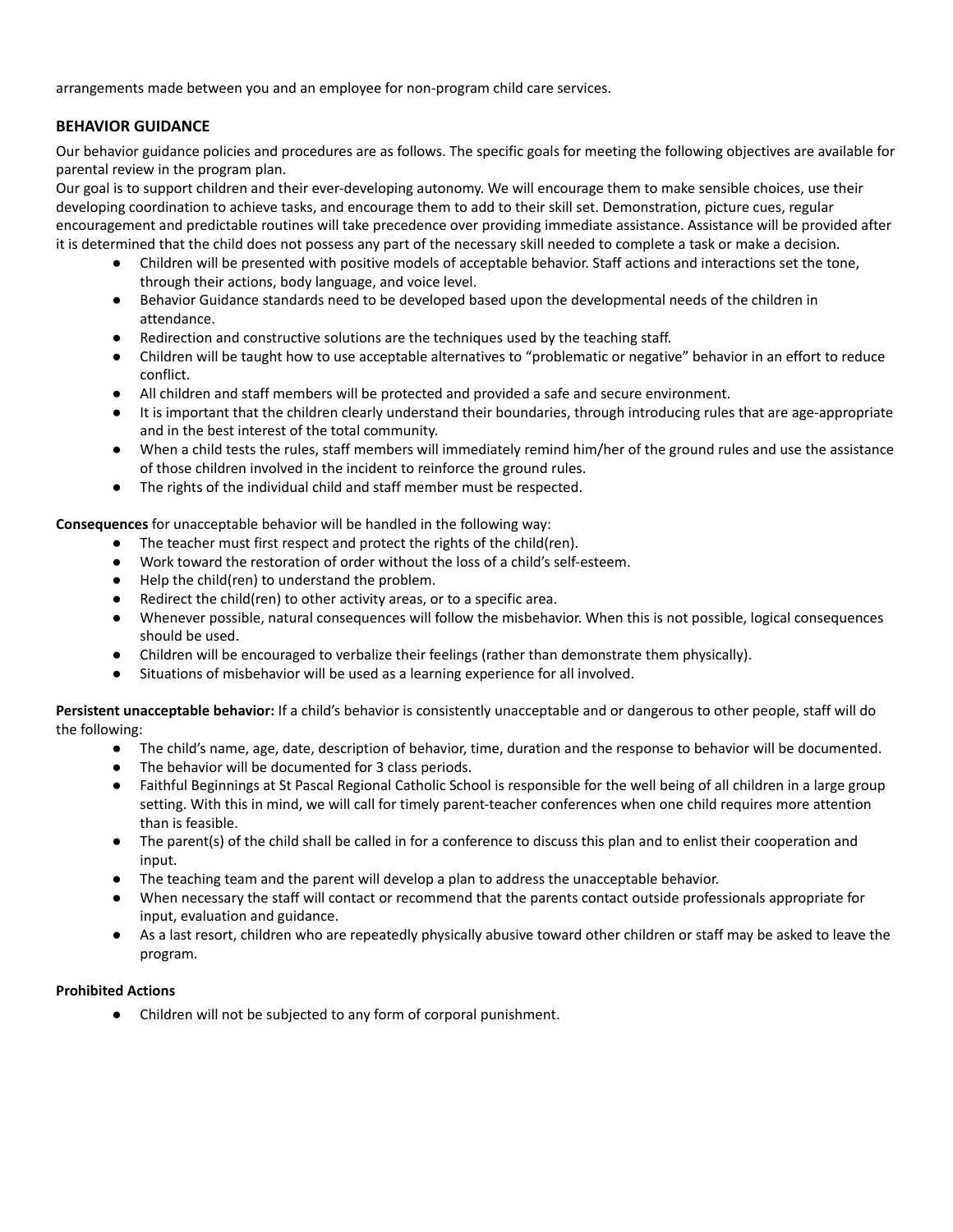- Children swill not be subjected to any form of emotional abuse.
- The withholding of food, clothing, or medical care will not be used as punishment.
- No physical restraints will be used on a child, except to gently remove a child from a compromising situation.
- No mechanical restraints of any kind will be used on a child.
- Children will not be subjected to threats or derogatory remarks.
- **●** Subjection of a child to corporal punishment, which includes but is not limited to:
- Rough Handling
- Shoving
- Hair pulling
- Ear pulling
- Shaking
- Slapping
- Kicking
- Biting
- Pinching
- Hitting
- Spanking
- **●** Subjection of a child to emotional stress, which includes but it not limited to:
- Name calling
- Ostracism
- Shaming making derogatory remarks about a child or the child's family
- **●** Using language that threatens, humiliates, or frightens the child

## **Separation from the Group**

A child may only be separated from the group when 3 chances to redirect behavior have proven to be ineffective, and a child should only be separated from the group when his/her behavior is a cause of concern to the safety of self or to the other children. When separated from the group, the child must remain in an area of the room where his/her physical presence can be seen and heard by the teaching staff. Typically children return to the group after 3-4 minutes. When an unruly child has been removed from the group, he/she may return to a group when his/her behavior has been brought under control and the child is no longer a threat to either self or their classmates. The child will be returned to the group at the earliest possible opportunity.

## **Separation Report**

All separations must be noted on a daily log. Information will include the child's name, staff person's name, time, date and information indicating what less-intrusive methods were used to guide the child's behavior and how the child's behavior continued to threaten the well-being of the child or children in the program. If a child is separated three times or more in one day, the child's parent will be notified and notation of the parent notification will be indicated on the daily log. If a child is separated five times or more in a week time period, or eight times or more in a two-week period, the same procedure will be followed.

## **CLOTHING**

Your child should wear comfortable, durable clothing that is easily removable in the bathroom.

Please remember that Faithful Beginnings at St Pascal Regional Catholic School provides outdoor play and art activities daily and that clothes may become stained during the day. Although our staff will take precautions to avoid damage to clothing, Faithful Beginnings at St Pascal Regional Catholic School will not be responsible for damaged clothing. Children must be equipped every day with a complete set of outdoor clothing: snow pants, jacket, scarf, hat, mittens and boots. In spring, we ask that you continue to bring boots. All clothing, shoes, and boots are to be labeled and kept in the child's locker*. Please clearly label all of your child's belongings.* All children will go outside unless the temperature is below IO degrees, or the wind-chill is below 10 degrees.

- Any child who is well enough to attend school is considered well enough to participate in normal outside activities.
- Children have the opportunity to play in the shade. When in the sun, they need to wear sun-protective clothing, have applied sunscreen, or both. Applied skin protection will be either sunscreen or sun block with UVB and UVA protection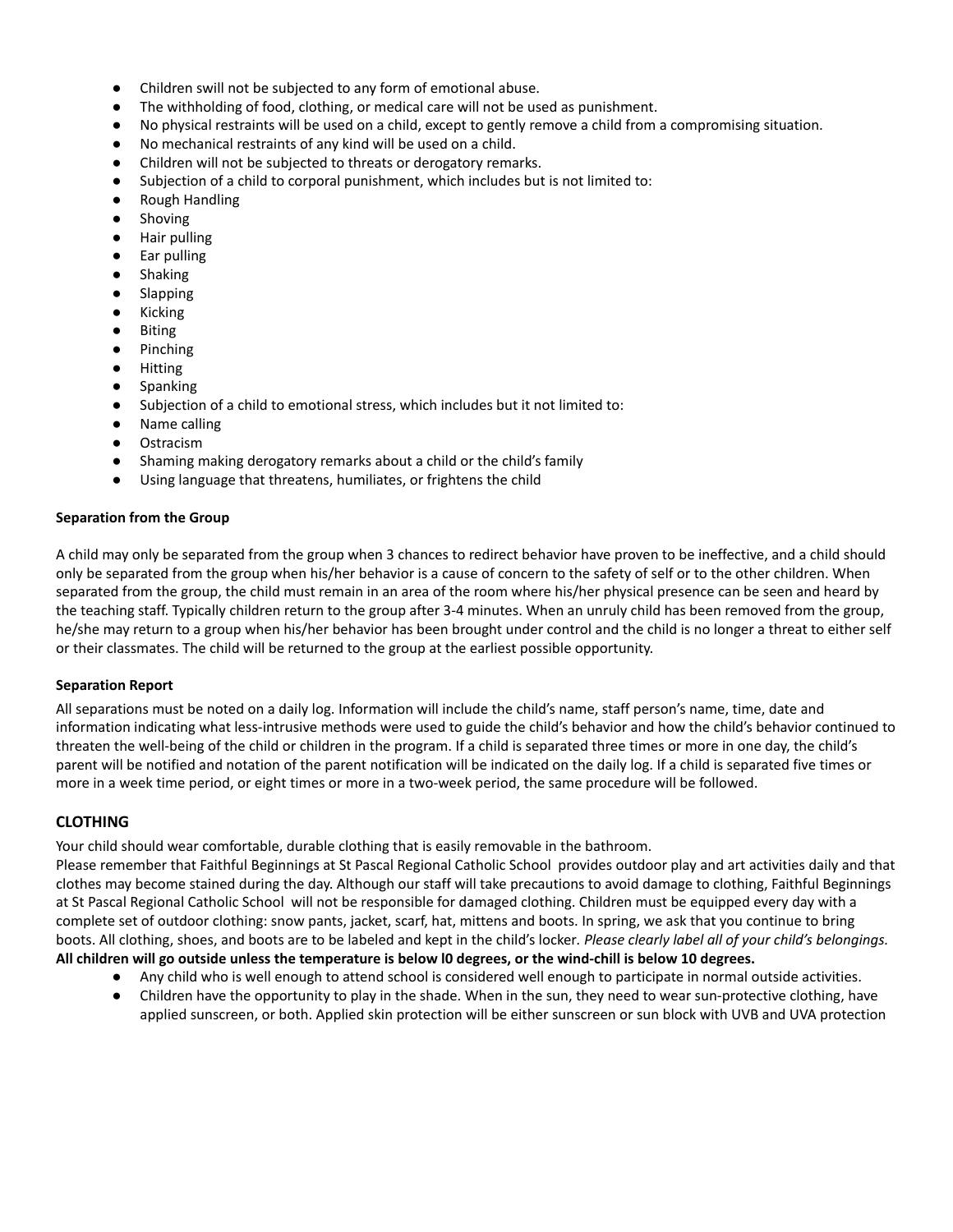of SPF 15 or higher that is applied to exposed skin. **We ask that you apply sunscreen prior to arrival at Faithful** Beginnings. If a parent wishes for reapplication, you must send sunscreen (that follows the above criteria) in a bag **labeled with your child's name.** This will be stored in a locked cabinet. It will be reapplied as necessary, according to the manufacturer's instructions.

An extra set of clothes is required. Please be sure to include socks and underwear in the extra set of clothing.

## **PARENTAL LEGAL MATTERS**

Any legal documents that pertain to your child must be in our possession. Verbally communicated changes must be accompanied by a formal court document. We can only honor legal documents in our possession. Faithful Beginnings at St Pascal Regional Catholic School never wants to be in the middle of parental situations. While it is good information for your child's teacher and/or the director of the program to be informed of major family changes, disruptions, or major stresses, we do not need nor want to be privy to delicate information that does not pertain to the well-being of your child. All personal matters should be discussed privately with your child's teacher, and/or the program director. These discussions should take place away from all children and other parents.

## **NAPS AND REST**

Naps are provided for children who attend full day.

- Children are not required to sleep.
- No child will be left on his/her cot if he/she has not gone to sleep within 30 minutes.

**Necessities:** Children who are involved in the rest period may have a blanket brought from home. These will be kept at Faithful Beginnings and sent home every week for washing. Be sure your child's name is on the blanket and pillow.

## **TOUCHING**

Following is the nature and type of routine physical contact that children will experience while at Faithful Beginnings at St Pascal Regional Catholic School. It is our belief that children require physical contact for their care and healthy development. The contact can be described in three ways:

**Nurturing:** This includes hugs, hand holding, carrying, cuddling and back rubbing. This type of contact is never made against the expressed wishes of children.

**Safety and Guidance:** This includes restraining children from harmful situations, separating conflicting children, guiding children by gently leading or propelling them, administering first aid to injuries.

**Hygiene:** This includes face and hand washing, assisting with toileting, examining rashes or unusual marks, nose blowing and assisting or conducting necessary clothing changes.

Both in accordance with law and rule, and in accordance with our own beliefs, no child will be subject to corporal punishment, or punishment administered through physical overpowering of a child.

## **PESTS**

Faithful Beginnings at St Pascal Regional Catholic School maintains our facilities so they are free from harmful animals, insects/pests, and poisonous plants. We practice Integrated Pest Management. Information about the prevention of pests is located in the office.

## **VISITING PROCEDURES**

**VIRTUS Training**: Before a parent may volunteer, VIRTUS Training must be completed. Our PROTECTING GOD'S CHILDREN program for adults is an awareness session that instructs adults that interact with children that to protect children you must have continuous awareness and vigilance. Please register at www.virtusonline.org. For a list of local sessions, select the St. Paul and Minneapolis Diocese.

**Open-Door Policy**: Faithful Beginnings at St Pascal Regional Catholic School has a parent open-door policy. All parents of children are welcome to visit and participate at their convenience. To ensure fairness among all parents who want to participate, there may be a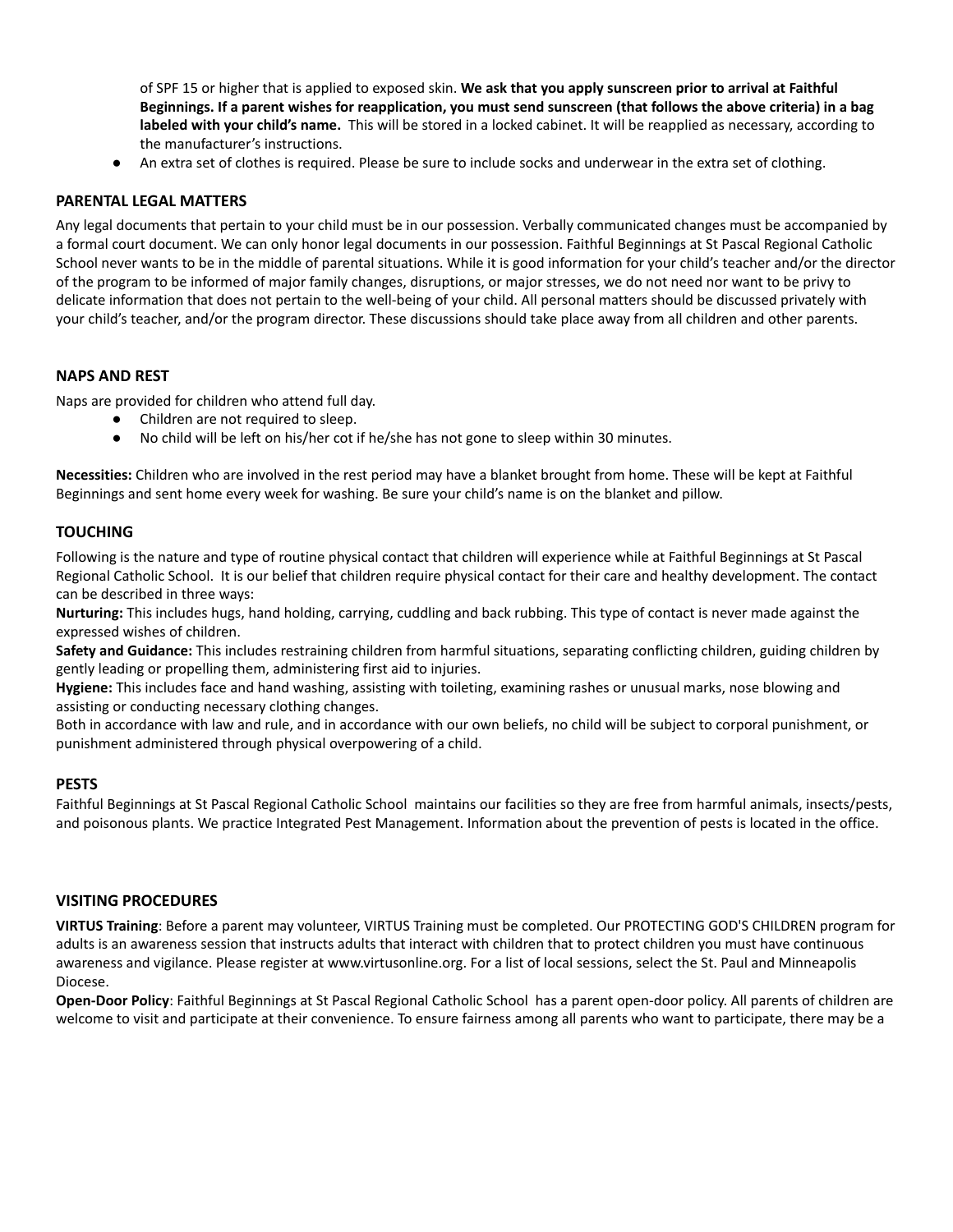schedule. In these circumstances, we ask that additional representatives from a child's family do not attend unless it is a scheduled volunteer day. Please speak with the director if you have questions about this policy. \*\*This is subject to COVID protocols.

## **CHILD PROTECTION AND CONCERN**

Children need a safe, nurturing environment that will assist them to grow, learn and feel loved by their teachers**.** In order to grow and learn, children's minimum needs must be met: good nutrition, shelter, medical care, bathing, clean clothes, intellectual stimulation, appropriate discipline, love and a feeling of self-worth. When these needs are not met, a child cannot grow and learn as easily. Faithful Beginnings at St Pascal Regional Catholic School expresses a commitment to provide an environment that encourages the child's growth and learning. If you feel that our staff is not meeting your child's needs, we encourage you to identify your concern to the Director. Should you have difficulty in providing for your child's emotional or physical needs, you are encouraged to ask for help. Our staff can help you find a community resource that can offer assistance. A 24-hour community resource that can help you when you find that you are experiencing more stress than you can handle is Parents Anonymous: 651-770-0777.

If you feel that your child's needs are consistently not being met**,** our staff will work with you to identify your child's needs and to assist you in meeting those needs. If you are temporarily unable or unwilling to meet your child's minimal needs, as described above, our staff is mandated by Minnesota State Law to file a report with Child Protection. It then becomes a role of the Child Protection Unit to work with your family to insure that your child's needs are being met.

Faithful Beginnings at St Pascal Regional Catholic School **follows the policy of Child Protection** requiring parents to take all young children out of the car when picking up a child at school. If a parent does not follow this policy, it becomes the responsibility of Faithful Beginnings at St Pascal Regional Catholic School to report that parent to Child Protection.

We are licensed by the Department of Human Services (DHS), a Division of Licensing (651-431-6500).

## **MALTREATMENT OF MINORS MANDATED REPORTING POLICY FOR DHS LICENSED PROGRAMS -Provided in accordance with MN Law**

## **Who Should Report Child Abuse and Neglect**

Any person may voluntarily report abuse or neglect. If you work with children in a licensed facility, you are legally required or mandated to report and cannot shift the responsibility of reporting to your supervisor or to anyone else at your licensed facility. If you know or have reason to believe a child is being or has been neglected or physically or sexually abused within the preceding three years you must immediately (within 24 hours) make a report to an outside agency.

## **Where to Report**

If you know or suspect that a child is in immediate danger, call 911.

All reports concerning suspected abuse or neglect of children occurring in a licensed facility should be made to the Department of Human Services, Licensing Division's Maltreatment Intake line at (651) 431-6600.

If your report does not involve possible abuse or neglect, but does involve possible violations of Minnesota Statues or Rules that govern the facility, you should call the Department of Human Services, Licensing Division at 651-431-6500.

Reports regarding incidents of suspected abuse or neglect of children occurring within a family or the community should be made to the local county social services agency.

Ramsey County 651-431-6600

Washington County 651-430-6457 or

St. Paul Police 651-291-1111 (non-emergency)

## **What to Report**

Definitions of maltreatment are contained in the Reporting of Maltreatment of Minors Act (Minnesota Statues, section 626.556) and should be attached to this policy.

A report to any of the above agencies should contain enough information to identify the child involved, any persons responsible for the abuse or neglect (if known), and the nature and extent of the maltreatment and/or possible licensing violations. For reports concerning suspected abuse or neglect occurring within a licensed facility, the report should include any actions taken by the facility in response to the incident.

An oral report of suspected abuse of neglect made to one of the above agencies by a mandated reported must be followed by a written report to the same agency within 72 hours, exclusive of weekends and holidays.

## **Failure to Report**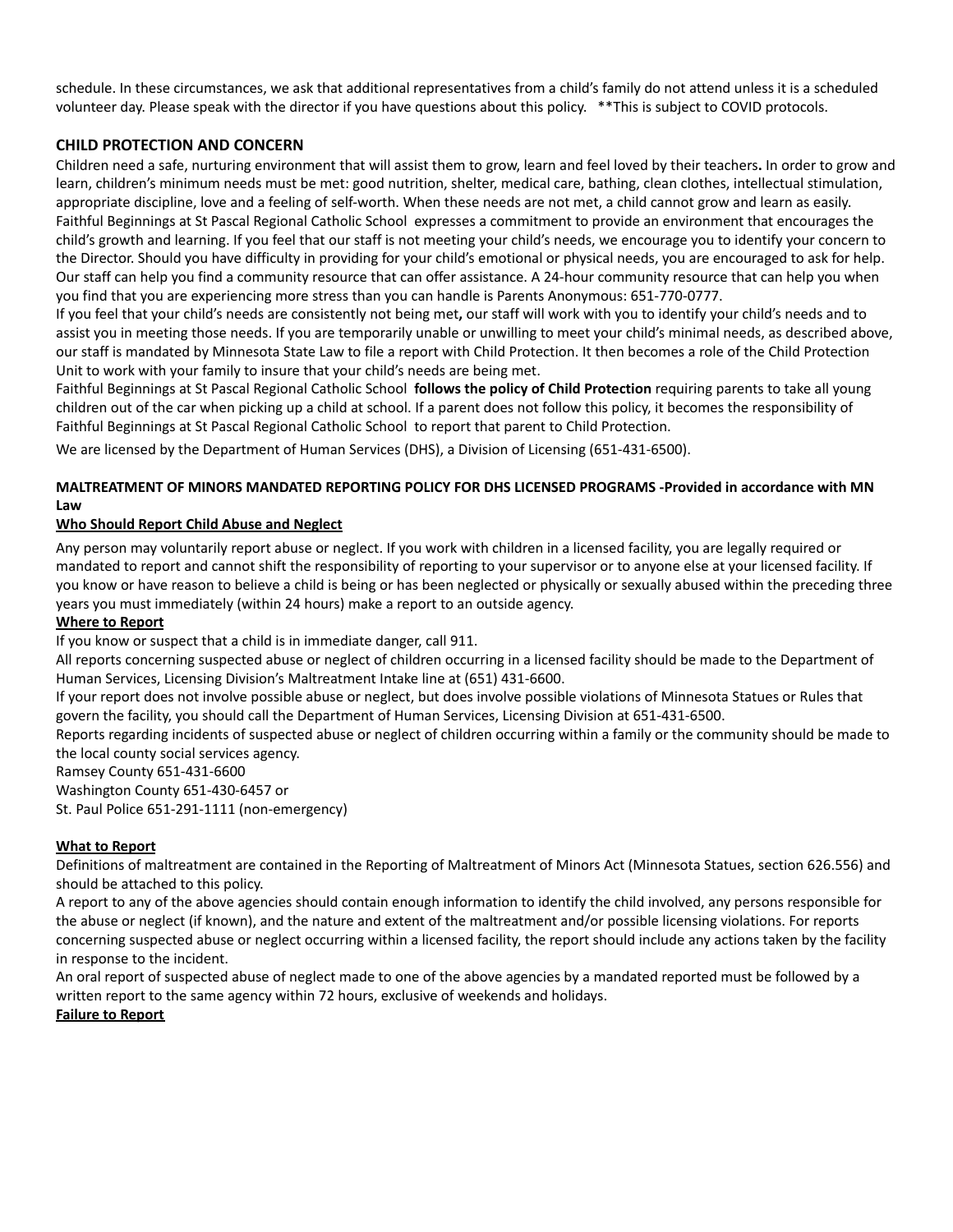A mandated reporter who knows or has reason to believe a child is or has been neglected or physically or sexually abused and fails to report is guilty of a misdemeanor. In addition, a mandated reporter who fails to report maltreatment that is found to be serious or recurring maltreatment may be disqualified from employment in positions allowing direct contact with persons receiving services from programs licensed by the Department of Human Services and by the MN Dept. of Health and unlicensed Personal Care Provider Organizations.

## **Retaliation Prohibited**

An employer of any mandated reporter shall not retaliate against the mandated reporter for reports made in good faith or against a child with respect to whom the report is made. The Reporting of Maltreatment of Minors Act contains specific provisions regarding civil actions that can be initiated by mandated reporters who believe that retaliation has occurred.

## **Internal Review**

When the facility has reason to know that an internal or external report of alleged or suspected maltreatment has been made, the facility must complete an internal review within 30 calendar days and take corrective action, if necessary, to protect the health and safety of children in care. The internal review must include an evaluation of whether

- (i) Related policies and procedures were followed;
- (ii) The policies and procedures were adequate;
- (iii) There is a need for additional staff training;
- (iv) The reported even is similar to past events with the children or the services involved; and

(v) There is a need for corrective action by the license holder to protect the health and safety of children in care. **Primary and Secondary Person or Position to Ensure Internal Reviews are Completed**

The Director will complete the internal review. If this individual is involved in the alleged or suspected maltreatment, the Assistant Director will be responsible for completing the internal review. **Documentation of the Internal Review**

The facility must document completion of the internal review and provide documentation of the review to the commissioner upon the commissioner's request.

## **Corrective Action Plan**

Based on the results of the internal review, the license holder must develop, document, and implement a corrective action plan designed to correct current lapses and prevent future lapse in performance by individuals or the license holder, if any.

## **Staff Training**

The license holder must provide training to all staff related to the mandated reporting responsibilities as specified in the Reporting of Maltreatment of Minors Act (MN Statutes, section 626.556). The license holder must document the provision of this training in individual personnel records, monitor implementation by staff, and ensure that the policy is readily accessible to staff, as specified under MN Statues, section 245A.04, subdivision 14.

## **Retaliation**

Faithful Beginnings at St Pascal Regional Catholic School who report suspicions of child abuse are immune from discharge, retaliation, or other disciplinary action for that reason alone unless it is proven that the report is malicious.

## **Accusations of Abuse or Neglect of a Child**

Faithful Beginnings at St Pascal Regional Catholic School employees who have been accused of abusing or neglecting a child enrolled in the school have the right to defend themselves against the allegations. They are immune from discharge, retaliation, or other disciplinary action for that reason alone unless it is proven that the report is malicious.

## The mandated reporting policy must be provided to parents of all children at the time of enrollment in the program and is **available upon request**.

#### **AREA RESOURCE LIST**

## **Domestic Abuse**

Order for Protection: - Ramsey County Domestic Abuse Intake 651-266-5130 Assistance with filing an Order for Protection (OFP), Telephone to set up an appointment Bridges to Safety - Services for victims of Domestic Violence in Ramsey County. 651-266-9901

## **Anger Management Programs**

| <b>Resources for Young Fathers</b> | 651-225-8084 |
|------------------------------------|--------------|
| Tubman Family Alliance             | 612-825-0000 |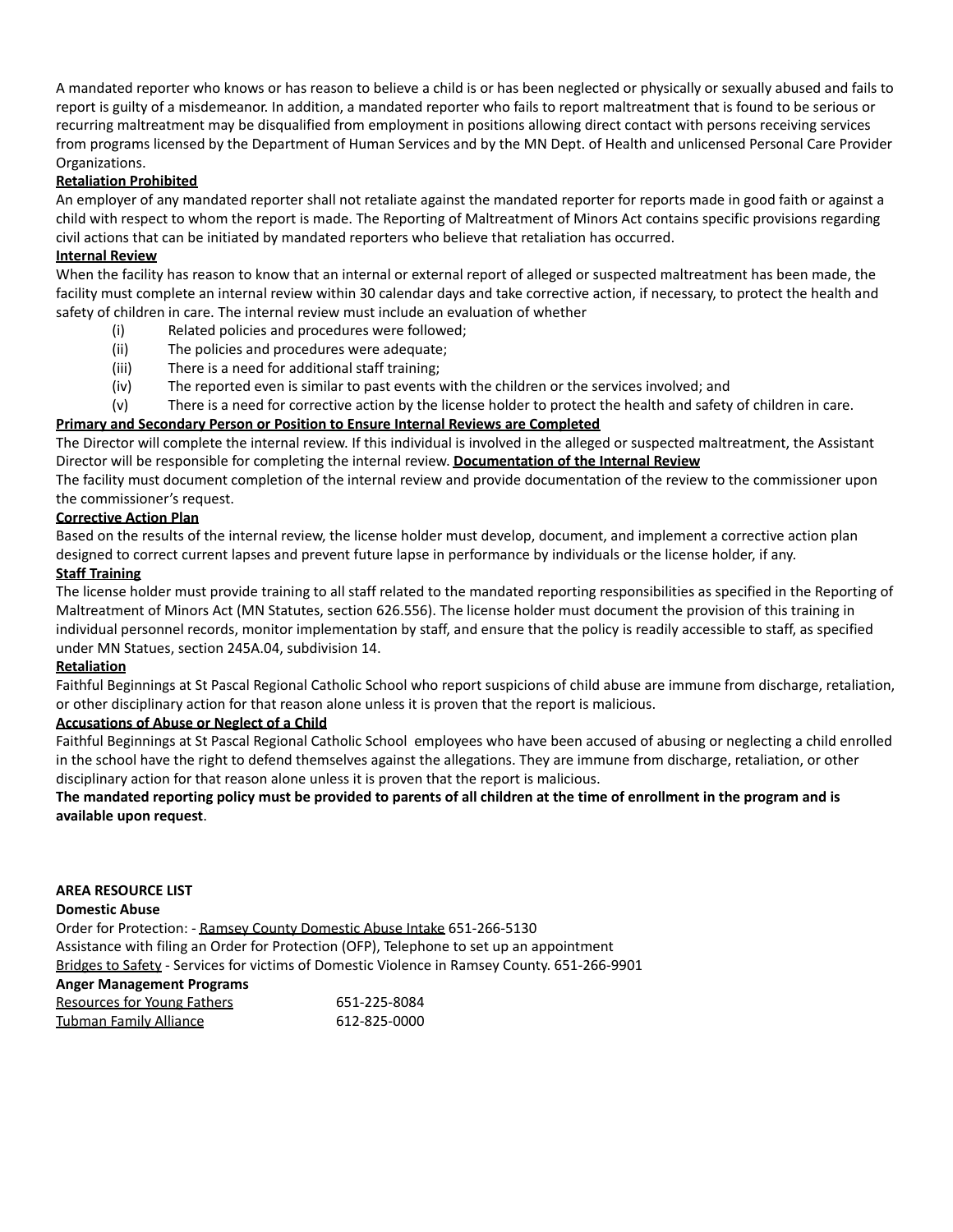| Children's Home Society and Family Service 651-222-0311 |                |                               |
|---------------------------------------------------------|----------------|-------------------------------|
| <b>Twin Cities Men's Center</b>                         | 612-229-3102   |                               |
| <b>Crisis Telephone Numbers</b>                         |                |                               |
| MN Domestic Violence Crisis Line                        | 1-866-223-1111 |                               |
| Asian Women United                                      |                | 612-646-8823 or 612-724-8823  |
| Casa de Esperanza                                       | 651-772-1611   |                               |
| <b>Tubman Family Alliance</b>                           | 651-770-0777   |                               |
| Saint Paul Domestic Abuse Intervention Proiect          |                | 651-645-2824                  |
| Ramsey County Mental Health Crisis                      | 651-266-7900   |                               |
| Suicide Prevention                                      | 612-873-2222   |                               |
| <b>For Children</b>                                     |                |                               |
| <b>Ramsey County Child Protection</b>                   | 651-291-6795   |                               |
| Children's Crisis Response                              | 651-774-7000   |                               |
| <b>Ramsey County Shelters</b>                           |                |                               |
| Woman of Nations (Eagles Nest)                          | 651-222-5836   |                               |
| <b>Women's Advocates</b>                                | 651-227-8284   |                               |
|                                                         |                |                               |
| <b>Counseling and Family Support Programs</b>           |                |                               |
| Wilder Foundation, Children and Family Services         |                | 651-280-2310                  |
| <b>Genesis for Families</b>                             |                | 612-617-0191                  |
| Northwest Youth and Family Services                     |                | 651-486-3858                  |
| Prevent Child Abuse MN                                  |                | 651-523-0099                  |
| <b>Catholic Charities</b>                               |                | 651-215-2209 or 612-664-8500  |
| Children's Home and Family Services                     |                | 651-222-0311                  |
| Chrysalis                                               |                | 612-871-0118                  |
| <b>Keystone Community Services</b>                      |                | 651-645-0349                  |
| <b>Family and Children Services</b>                     |                | 612-339-9101                  |
| <b>Parenting Classes</b>                                |                |                               |
| Children's Home Society and Family Service              |                | 651-222-0311                  |
| <b>United Way</b>                                       |                | Telephone 211 or 651-291-0211 |
| Parenting Kids Through Divorce                          |                | 612-296-8676                  |
|                                                         |                |                               |

**Child Care Assistance Program for Ramsey County Residents.** If you live in Ramsey County and would like assistance in understanding which Child Care Assistance Program you may be eligible for, call the Intake Screening Line at 651-641-6665. If you don't live in Ramsey County contact your county's human service program.

#### **Do you have questions? Call your county's program.**

| County   | <b>Child Care Assistance Program</b> | <b>MFIP, DWP, or Transition Year programs</b> |
|----------|--------------------------------------|-----------------------------------------------|
| Hennepin | 612-348-5937                         | 612-596-1300                                  |
| Ramsey   | 651-641-6665                         | 651-266-4444                                  |
| Dakota   | 651-554-5611                         | 651-554-5611                                  |
| Scott    | 952-496-8686                         | 952-496-8686                                  |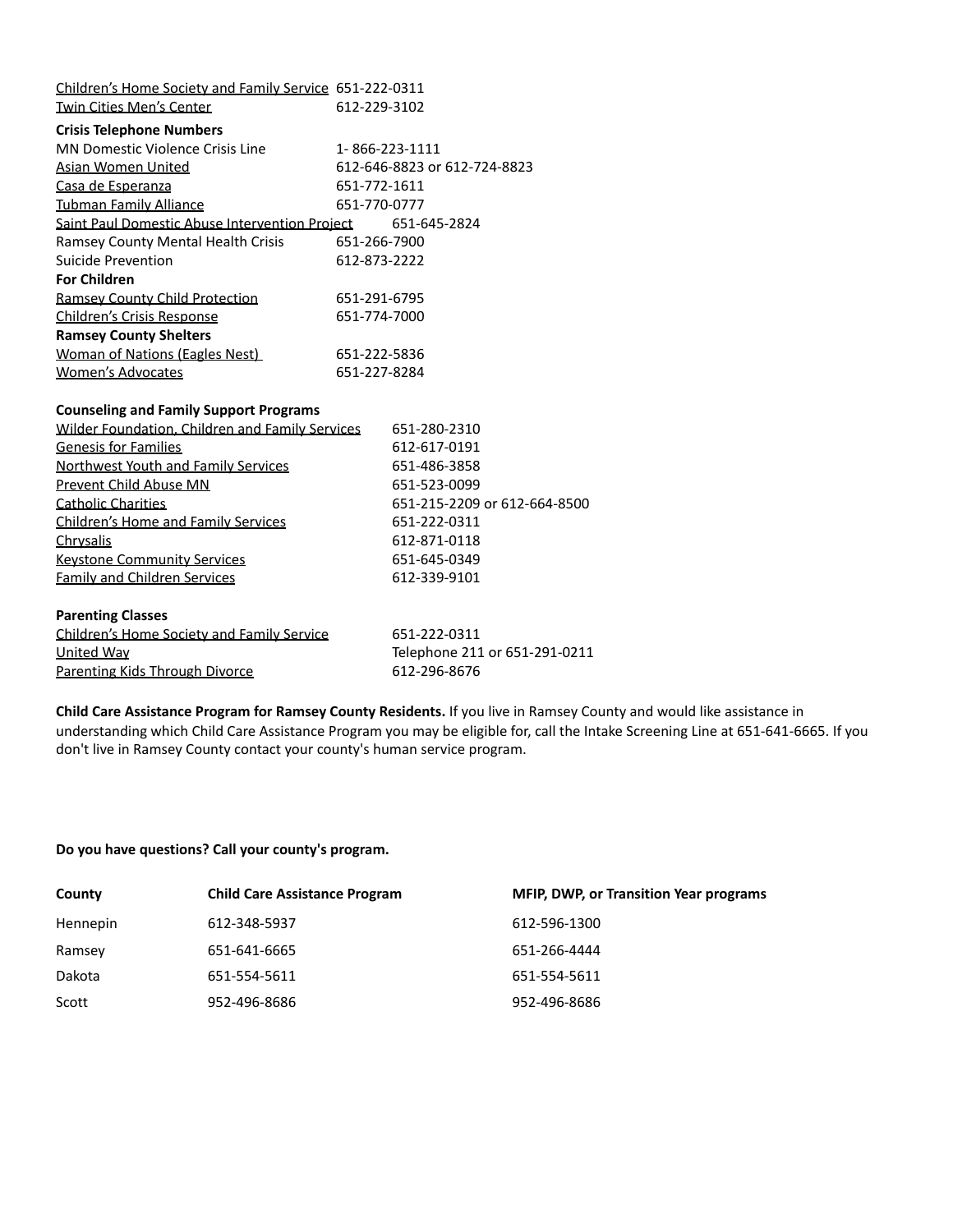| Washington | 651-430-6459 | 651-430-6459 |
|------------|--------------|--------------|
| Carver     | 952-361-1721 | 952-361-1710 |
| Anoka      | 763-717-7711 | 763-717-7730 |

**Additional information to help understand Child Care Assistance Programs in Minnesota:**

General CCAP Information: www.dhs.state.mn.us

Copay and Income Guidelines: https://edocs.dhs.state.mn.us/lfserver/public.DHS-6413-ENG

CCAP Facts and Figures: https://edocs.dhs.state.mn.us/lfserver/public/DHS-4745-ENG

Rules and Regulations: www.revisor.mn.gov/rules/?id=3400 and www.revisor.mn.gov/statutes/?id=119B

Online Screening Tool for Other Public Assistance Programs (cash, food, health care, and child care): www.bridgetobenefits.org

#### **Speech and Language Concerns**

| Maplewood- 651-773-3208                             | St. Paul- 651-225-4588          |  |  |
|-----------------------------------------------------|---------------------------------|--|--|
| 651-773-0354                                        |                                 |  |  |
|                                                     |                                 |  |  |
| 651-773-0354                                        |                                 |  |  |
| <b>Learning Difficulties/Disability Diagnostics</b> |                                 |  |  |
| 952-915-4297                                        |                                 |  |  |
| www.autismspeaks.org/family-services/tool-kits      |                                 |  |  |
|                                                     | Associated Speech and Language, |  |  |

**Help Me Grow** MDE.ECSE@state.mn.us 1-866-693-GROW (4769).

## **Early Childhood Screening-** *recommended for all children between 3 ½ - 4 years of age.* Maplewood, Oakdale, North St. Paul 651-748-7289 St. Paul 651-632-3746

#### **PRIVACY**

#### **Data Privacy**

Records concerning your child (enrollment forms, health records, observation records, and written parent – teacher conference reports and all other information about your child) are confidential. Information will only be accessible to you (parent(s) or legal guardians), our Directors, your child's teachers, a person designated by the state licensing department to review our records for licensing purposes, emergency medical services and representatives from the National Academy of Early Childhood Programs during accreditation procedures. Written consent will be obtained prior to sharing information with outside agencies. Files are located in the file cabinet in the director's office, which is locked.

#### **ACKNOWLEDGEMENT**

The undersigned acknowledges he/she has read this Policy Manual, and understands its contents. Please sign and return with other forms.

Parent Signature Date

\_\_\_\_\_\_\_\_\_\_\_\_\_\_\_\_\_\_\_\_\_\_\_\_\_\_\_\_\_\_\_\_\_\_\_\_\_\_\_\_\_\_ \_\_\_\_\_\_\_\_\_\_\_\_\_\_\_\_\_\_\_\_\_\_\_\_\_\_\_\_\_\_\_\_\_\_\_\_